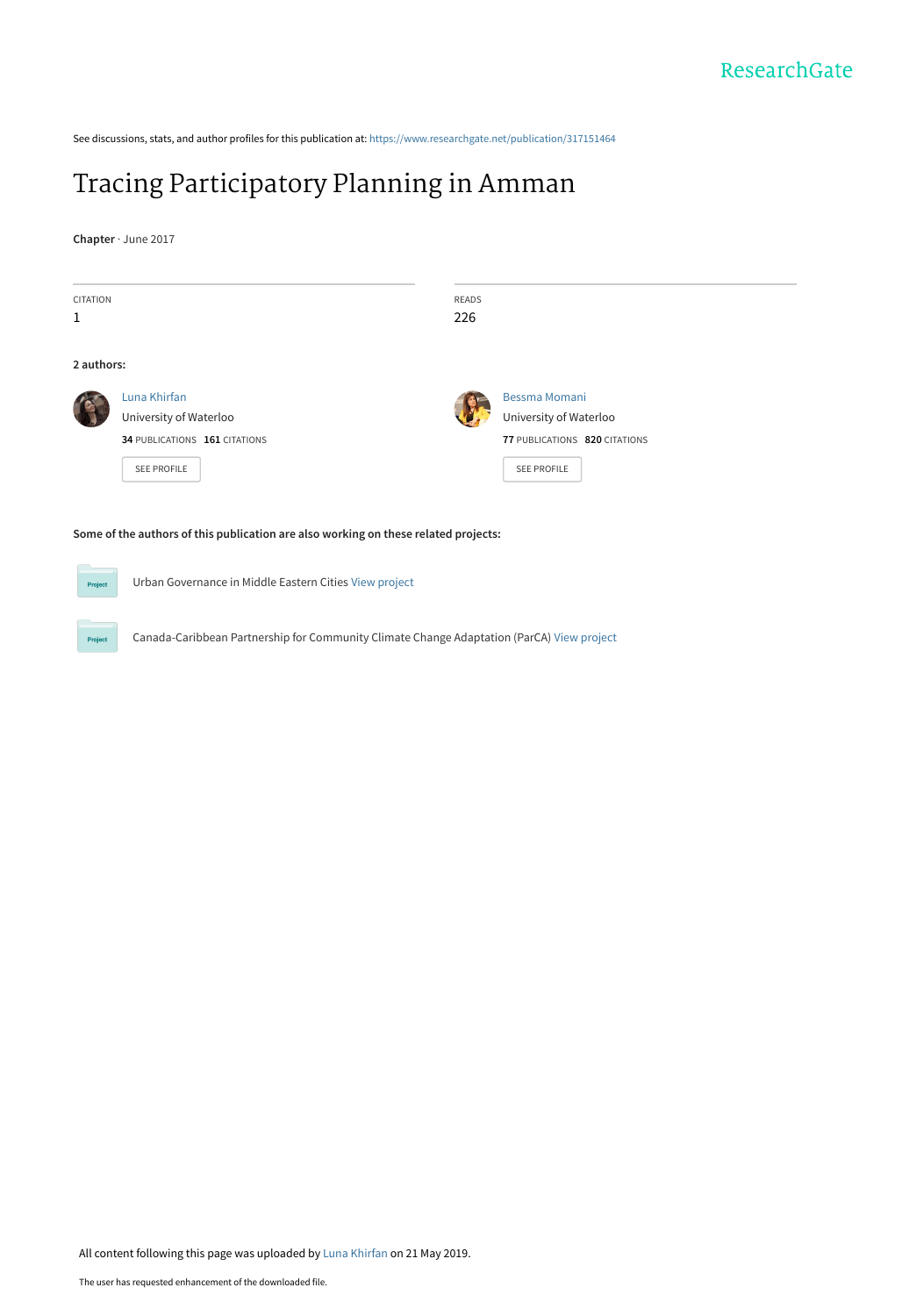## 3

 $\bigoplus$ 

## Tracing Participatory Planning in Amman

*Luna Khirfan and Bessma Momani*

## introduction

Since the second half of the twentieth century, Amman, the capital of Jordan, has undergone rapid urban growth due to internal rural-tourban migration and to external immigration triggered by regional political unrest, particularly the Arab-Israeli conflict. These population inflows led to Amman's domination as a "city-state" (Samha 1996; Al-Asad 2004). From accommodating 9 per cent of Jordan's population in 1952, Amman expanded to accommodate 40 per cent in 2007 (Greater Amman Municipality 2008; Potter et al. 2009). Naturally, urban expansions paralleled this population growth (Samha 1996; also see Tewfik 1989; Abu-Dayyeh 2004; Madbouly 2009; Potter et al. 2009) and warranted physical plans for Amman, four of which were developed in 1955, 1968, 1978, and in 1988 (Abu-Dayyeh 2004). Completely absent from these plans were any notions of inclusive or participatory planning.

While dramatic changes are not foreign to Amman's urban landscape, the years 2006–07 marked a turning point when the Greater Amman Municipality was assailed by sixteen requisitions for highrise developments – an unprecedented, hence unregulated building typology in Amman's landscape. Triggered by the influx of investments in real estate development from the Arab Gulf States, and perceived as a form of "modernization," these development pressures prompted King Abdullah II to appoint Omar Maani as mayor in 2006. The king instructed the new mayor "to invite experts from all over the world," perceiving that their "sharing of successes and failures that they have witnessed in other cities can be of tremendous

⊕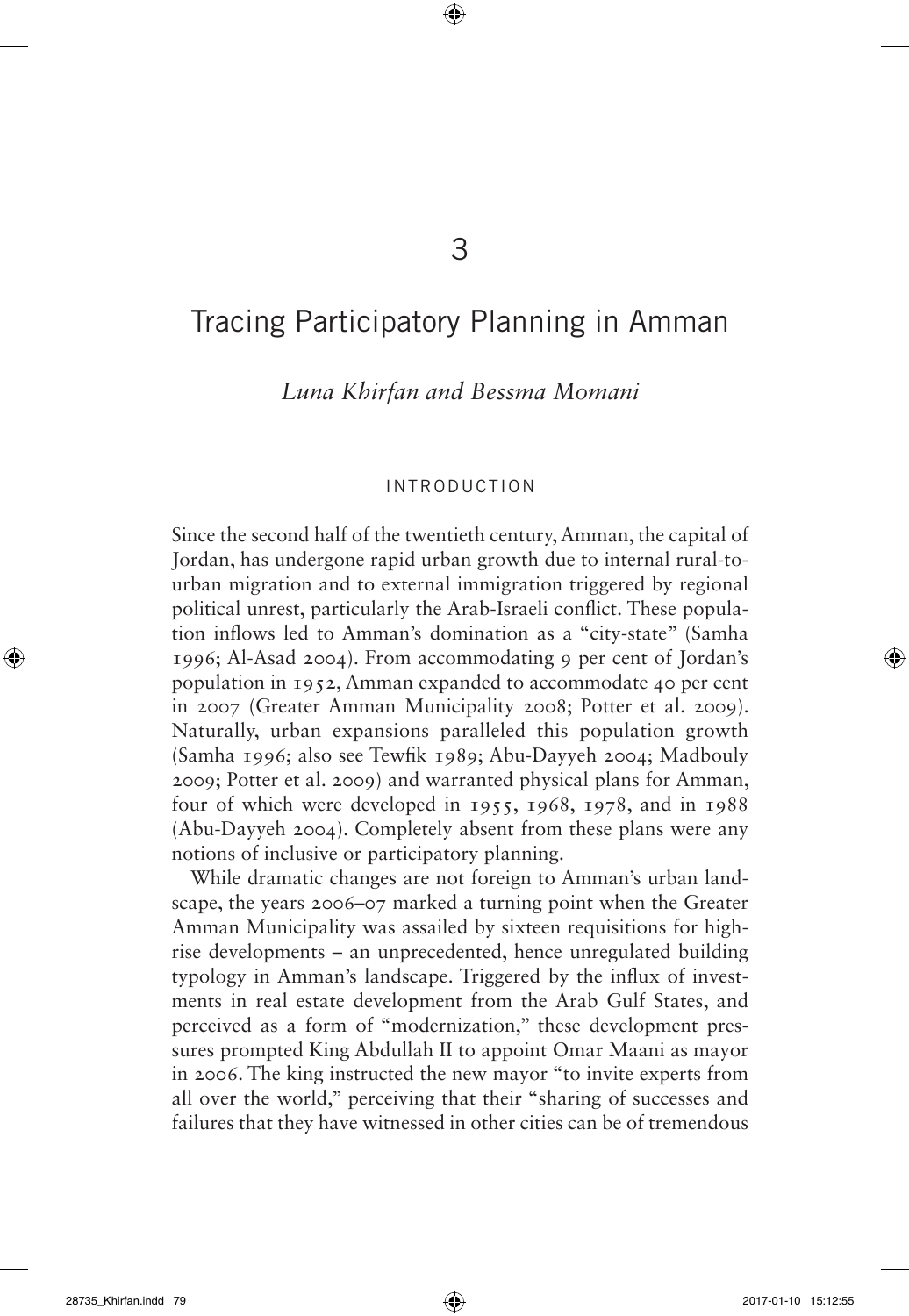value to us" (King Abdullah bin Al-Hussein, 3 May 2006, documented in Greater Amman Municipality 2008, 10–11). Eventually, more than fifteen Canadian planning experts from Toronto became involved with Jordanian planners in developing the 2007 Amman Master Plan (Khirfan 2011), which was followed by a series of planning documents, including the *2008 Amman Plan: Metropolitan Growth Report* (Greater Amman Municipality 2007d, 2008). In contrast with previous plans, and probably under the influence of the Canadian planners, the Amman Master Plan specifically mentions "governance," maintains that it "be citizen centered," and claims it is adopting an "implementation framework that is participatory, [and] inclusive"; it also mentions "a public review" for all the proposed high-density mixed-use development projects (Greater Amman Municipality 2007a, 7). Similarly, the subsequent Metropolitan Growth Report claims in its *Amman 2025: Visions and Aspirations* section that by 2025 Amman will be "a city with a citizen-centered governance" that is "based on principles of transparency, accountability, inclusive citizen participation" (Greater Amman Municipality 2008, 36). The Jordanian urban planners who were at the helm of these new plans also reiterated this inclusive and participatory rhetoric and made claims of engaging the public and of fostering participatory planning processes. Apart from sporadic criticism of these claims (Parker 2009; Beauregard and Marpillero-Colomina 2011), there is a dearth of systematic studies to assess these participatory claims and investigate how Amman's citizens perceive them and the new plans for their city. We are therefore combining political science and urban planning perspectives in an attempt to understand the extent and the nature of public engagement and participation in Amman's urban development. We build on Cooke and Kothari's notion of participation as tyranny, or "how participatory development facilitates […] the illegitimate and/or unjust exercise of power" (Cooke and Kothari 2001, 4). Accordingly, we reveal the tyrannies in the Greater Amman Municipality's (GAM) approach to public participation and how, in a counter-reaction, some of those directly affected by GAM's policies used tyranny to resist, and even reverse, these policies.

The next section situates public participation in the urban landscape of the Middle East in general and Amman in particular. It is followed by the research design and methodology that facilitated a comparison between the official narrative and the public's perception

⊕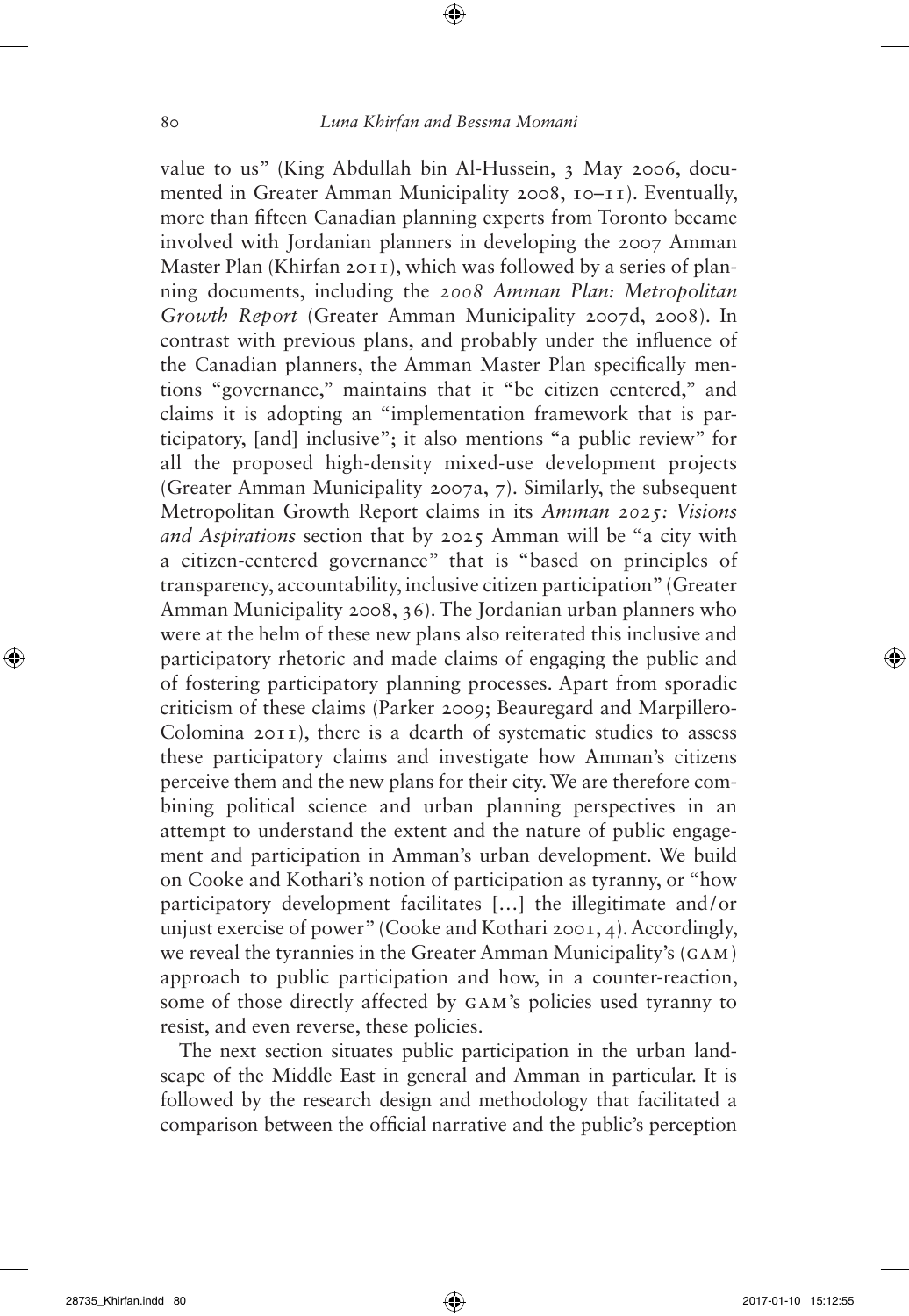⊕

of Amman's new plans to assess the extent and nature of public engagement in the formation of these plans. The next two sections then present our analysis, which juxtaposes the official narratives against public perceptions. By investigating the limitations of current approaches to expanding public participation in the transformations taking place in Amman, this study in the final section provides insights drawn from our study participants on how to best integrate public participation in future urban planning projects.

## urban planning and public participation in the middle east

The rapid transformations that have occurred in the urban landscapes of the Middle East have been discussed by many scholars (for example, see the edited volumes by Elsheshtawy 2008 and Al-Harithy 2010; see also Abu-Dayyeh 2004; Abu-Ghazalah 2007, 2008, 2010; Alnsour and Meaton 2009; Parker 2009; Potter et al. 2009; Beauregard and Marpillero-Colomina 2011). Simultaneously, poor public participation in the planning process of the region has come under greater academic scrutiny (see, for example, Mubarak 2004; Shechter and Yacobi 2005a; Abu-Ghazalah 2010; Al-Naim 2008; Madbouly 2009; Fenster and Yacobi 2005), including studies that have examined the absence of long-term plans for sustained and inclusive urban development projects (i.e., Al-Hathloul 2004; Shechter and Yacobi 2005b; Stanley 2005). These rapid urban expansions paralleled significant changes in city-state relationships throughout the Middle East during the 1980s and 1990s – in which government services in many countries were curtailed to citizenries that had become accustomed to these services, and indeed viewed them as a difficult though necessary exchange for life under autocratic regimes. The social contract between citizens and government was one that exchanged political acquiescence for social services. As the provision of social services to urban communities decreased with the rise of neoliberal discourse surrounding the necessity for fiscal conservatism, state bureaucracies nonetheless retained significant powers in the development of urban spaces, including informal and formal control over city planning projects (Mubarak 2004; Fenster and Yacobi 2005; Shechter and Yacobi 2005a, 2005b; Stanley 2005; Madbouly 2009). The social contract was altered on one side, i.e., the provision of social services, but not on the other, i.e., decreasing

⊕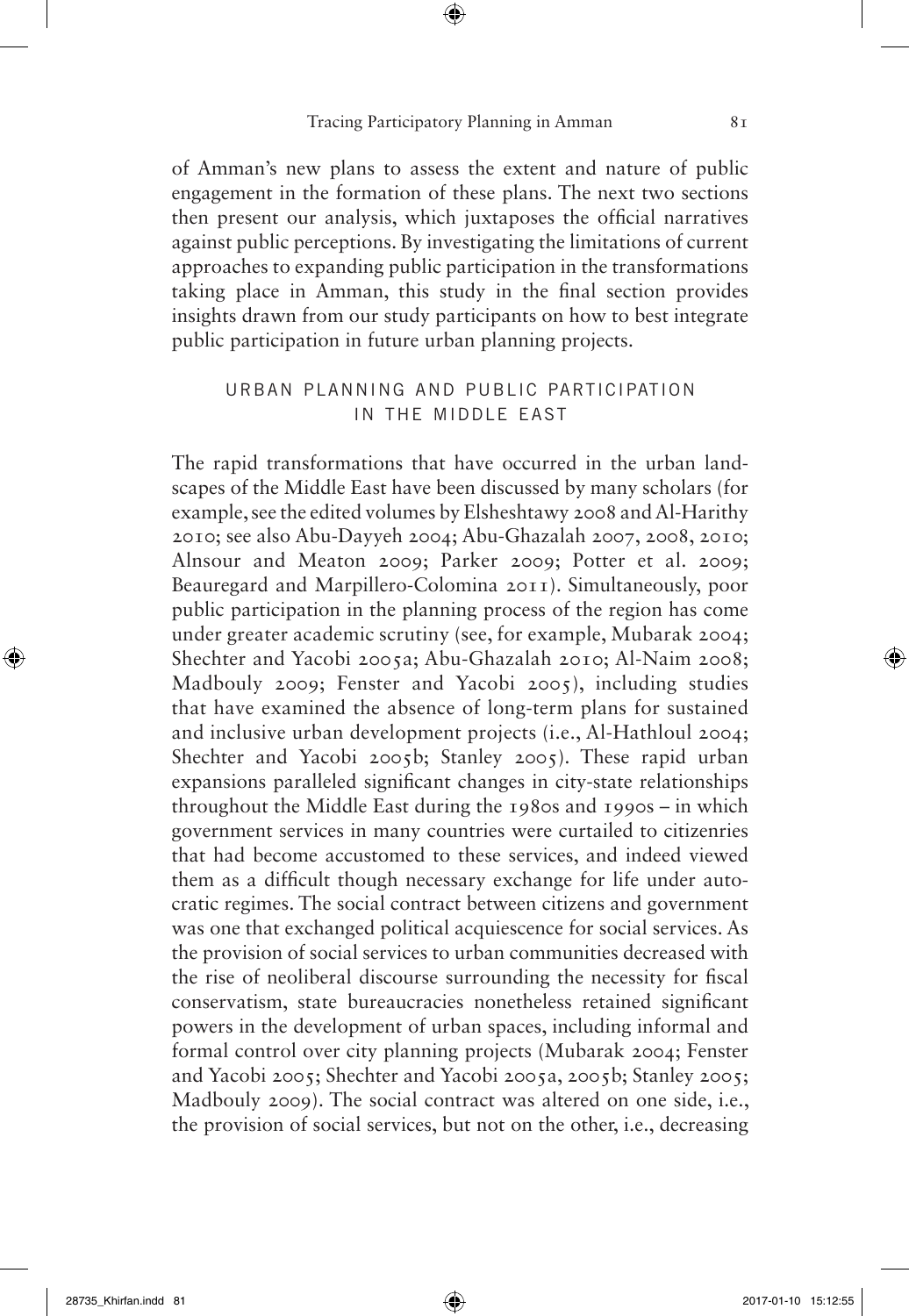governmental control over policy planning. Furthermore, Shami (2003) argues for a transition in the rhetoric from urban services to urban resources that include "Space, information, environment, kinship networks, [and] good neighbours." Such a transition prioritizes assets, including "patronage, threat of collective action, bargaining, negotiation, and formal processes such as elections and lobbying that are more commonly recognized as political. Governance research should be particularly cognizant of the importance of issues of identity to community formation and collective action."

The challenges currently facing cities in the Middle East – including rapid population growth, inequality, weak economic reform, crumbling infrastructure, and high unemployment (e.g., Al-Hathloul 2004; Madbouly 2009; Shechter and Yacobi 2005a, 2005b) – are of particular concern given that the wealth, culture, and politics of the Arab world are urban-based (Stanley 2005), and that urban centres like Amman remain the areas with the largest population densities and the fastest population growth (see Shechter and Yacobi 2005b on cities in the Middle East). Yet state-induced planning policies at the national and municipal levels have been inconsistent (Shechter and Yacobi 2005b; Stanley 2005; Madbouly 2009) – ranging, in Amman's case, from constructing mega-projects (Abu-Ghazalah 2007) to ad hoc interventions in times of crisis, such as during water shortages (Potter, Darmame, and Nortcliff 2010). Such inconsistency rendered GAM unable to keep pace with the needs of its constituency, thus lagging in developing necessary infrastructure such as public transportation (Sugar, Kennedy, and Hoornweg 2013).

Mubarak (2004) attributes the absence of institutionalized public participation in the urban landscapes of the Middle East and North Africa (MENA) partly to this region's colonial legacy and partly to the inability of MENA nation-states to establish clear avenues for public participation after they implemented decentralization policies. Stanley (2005) discussed the limits of such decentralization and the states' continuous overshadowing of cities and of municipal authorities. He argues that the state has continually disempowered municipal authorities in planning decisions, so that "[r]eciprocity is low within, among and through cities for communities, or for cities with the state, and political space is tightly controlled" (2005, 197). Indeed, Jordan's king holds absolute power in Jordan's constitutional monarchy (Al Oudat and Alshboul 2010). Notwithstanding King Hussein's (1952–99) political liberalization during the

⊕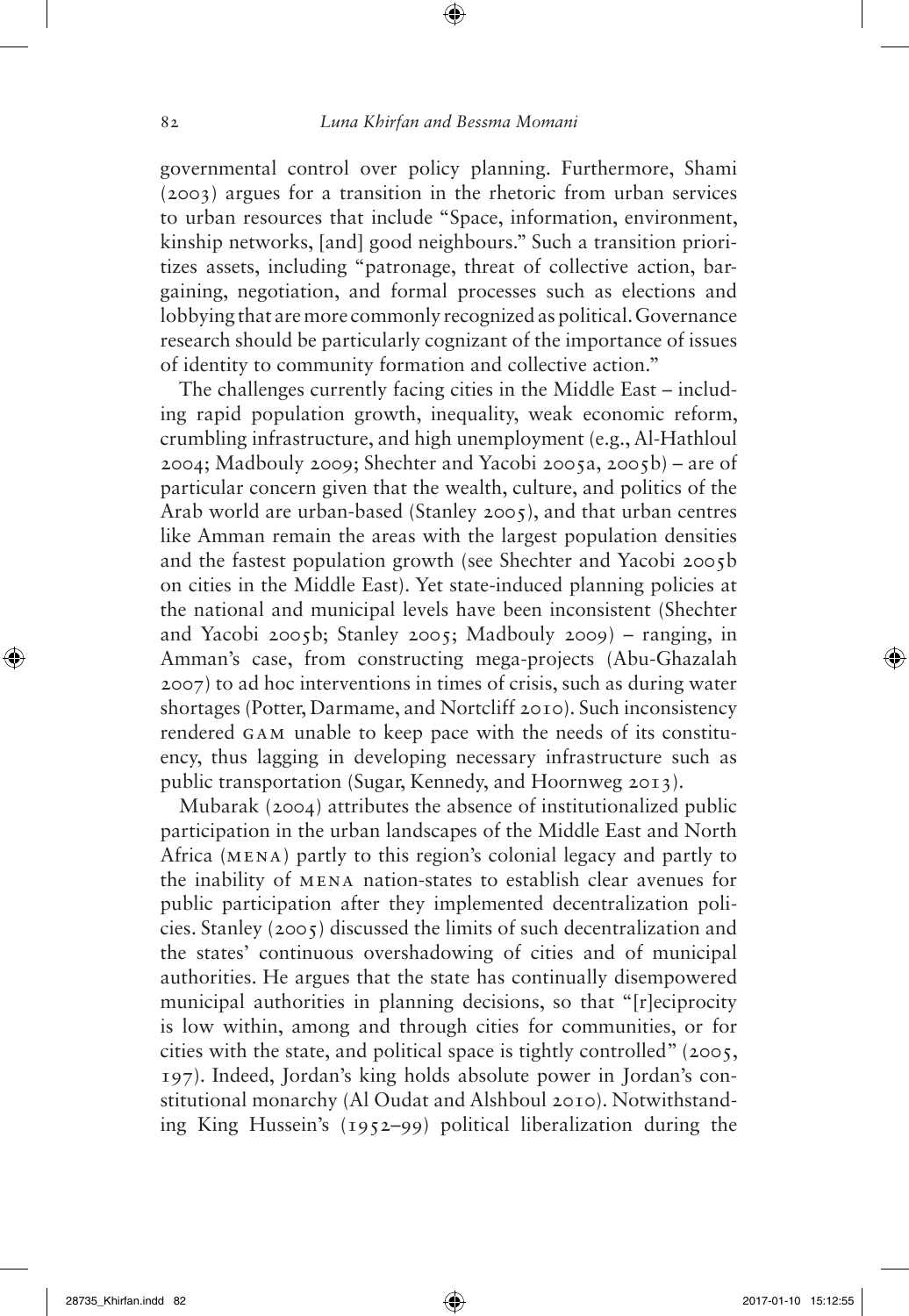1980s–90s, which revitalized parliamentary elections and expanded civic society, Mednicoff (2002) argues that the king actually "use[d] these developments to concentrate, rather than decentralise, [his] political control." His son and successor, King Abdullah II, has deployed "soft mechanisms of manipulation," Yom (2009) argues, to further solidify his rule, including "the adoption of selective economic reforms, the use of legal regulations to constrain civil society, and the cooptation from above of all democratic initiatives"  $(151)$ . Monarchical rule in Jordan therefore centralizes real authority in its executive, i.e., the monarch, while rendering institutions, such as legislatures, governorates, and municipal bodies symbolic, even if they are democratically elected, since they possess few real instruments of authority. GAM's governance system actually reflects how electoral power has been curbed. Although all the municipal councils and mayors throughout Jordan are elected, Amman is the exception: the king appoints not only its mayor, but also 50 per cent of its city council – leaving the other 50 per cent to be elected as representatives by the citizens of Amman's various districts (Greater Amman Municipality 2015). Furthermore, while all the municipalities in Jordan fall under the jurisdiction of the Ministry of Municipal Affairs, GAM falls under the direct responsibility of the Prime Ministry (Clark 2012). Indeed, Madbouly (2009) finds that weak administrations in Middle Eastern cities, combined with limited resources, have contributed to low public participation at the local level. This is further exacerbated in Jordanian municipalities in general, and in GAM in particular, through the uncritical application of western urban planning models that disregard the cities' local, social, cultural, and environmental contexts (see Alnsour and Meaton 2009; Abu-Dayyeh 2004).

The inability or unwillingness of states to integrate public participation into the planning process in the Middle East has meant that citizens have largely been confined to rather passive roles in the urban planning of their cities, such as being respondents in general discussions run by experts (Madbouly 2009). Indeed, scholars from various interdisciplinary backgrounds have noted that there is an appetite for public participation in the planning process in Middle Eastern cities, but that it is hindered by several factors (see, for example, Mubarak 2004; Shechter and Yacobi 2005b; Al-Naim 2008; Abu-Ghazalah 2008; Alnsour and Meaton 2009; Madbouly 2009; Fenster and Yacobi 2005). For instance, Fenster and Yacobi

⊕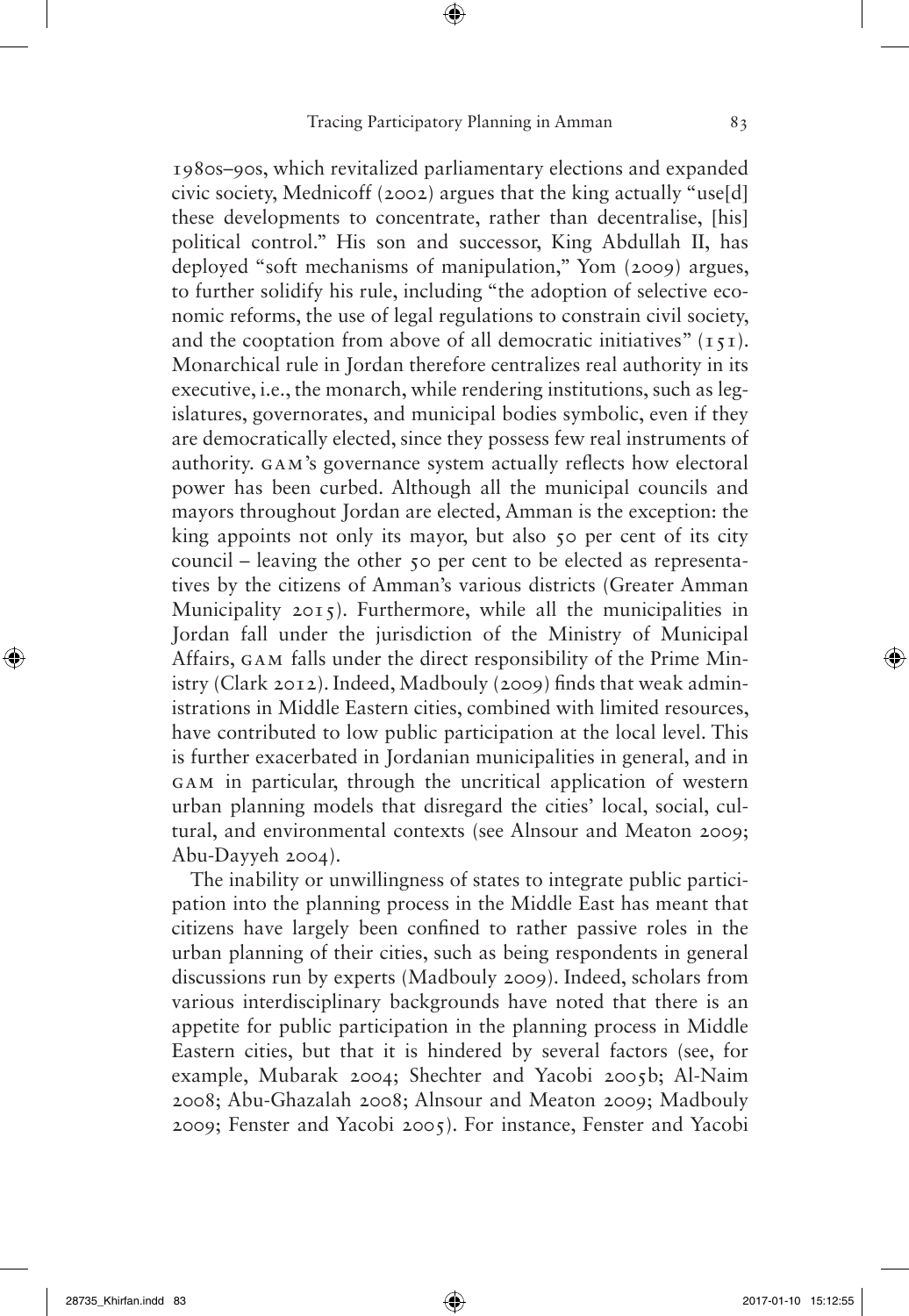(2005) find a disconnect in Tel Aviv between the municipality's rhetoric of citizen involvement in the city's Central Bus Station (CBS) plans and its practice of providing poor services to residents who, in turn, have become suspicious of urban planning projects. Similarly, Al-Naim (2008) writes about the minimal role of public participation and the "largely consultative" role of municipal councils in government planning projects in Saudi Arabia, while in Lebanon, Madbouly (2009) notes that the lack of structured institutional mechanisms (e.g., laws, policies, administrative structures, participatory processes, etc.) has meant that interaction between municipalities and residents remains difficult. Finally, in the city of Zarqa, Jordan, Abu-Ghazalah (2008) discusses the failure of municipal officials to make public participation in city projects a reality.

Despite the ability of civil society actors to mobilize public participation (Al-Hathloul 2004; Madbouly 2009) and despite their expertise in matters related to city planning, such as in the areas of health, education, housing, and the environment (Madbouly 2009; Shechter and Yacobi 2005b), these actors, which include nongovernmental organizations (NGOs), civil society organizations, and, in some instances, charity associations (e.g., Abu-Ghazalah 2008; Wiktorowicz 2002) have been marginalized in the urban planning arena. Such actors too often find themselves brought into discussions for symbolic purposes to demonstrate a form of outreach and consultation, though they are not seen as valuable partners in the planning process or in the implementation and quickly become ignored. As a result, very little has been achieved in what can be considered true participation in urban planning initiatives (Mubarak 2004; Fenster and Yacobi 2005; Al-Naim 2008; Madbouly 2009). This is particularly disconcerting in Amman's case given the challenges that it currently faces as it attempts to move forward with development initiatives, including: traffic congestion, affordable housing needs, water shortage, and severe polarization as expressed by Amman's East-West divide (i.e., Potter et al. 2009; Madbouly 2009; Beauregard and Marpillero-Colomina 2011).

According to Arnstein's "ladder" of citizen participation (see figure 3.1), citizen participation in urban development projects across the Middle East is tokenism at best. While tokenism is better than no participation, it falls short of empowerment and includes attempts to placate, consult, and inform (Arnstein 1969). For Cooke and Kothari (2001), tokenistic attempts at participation fall under one of

⊕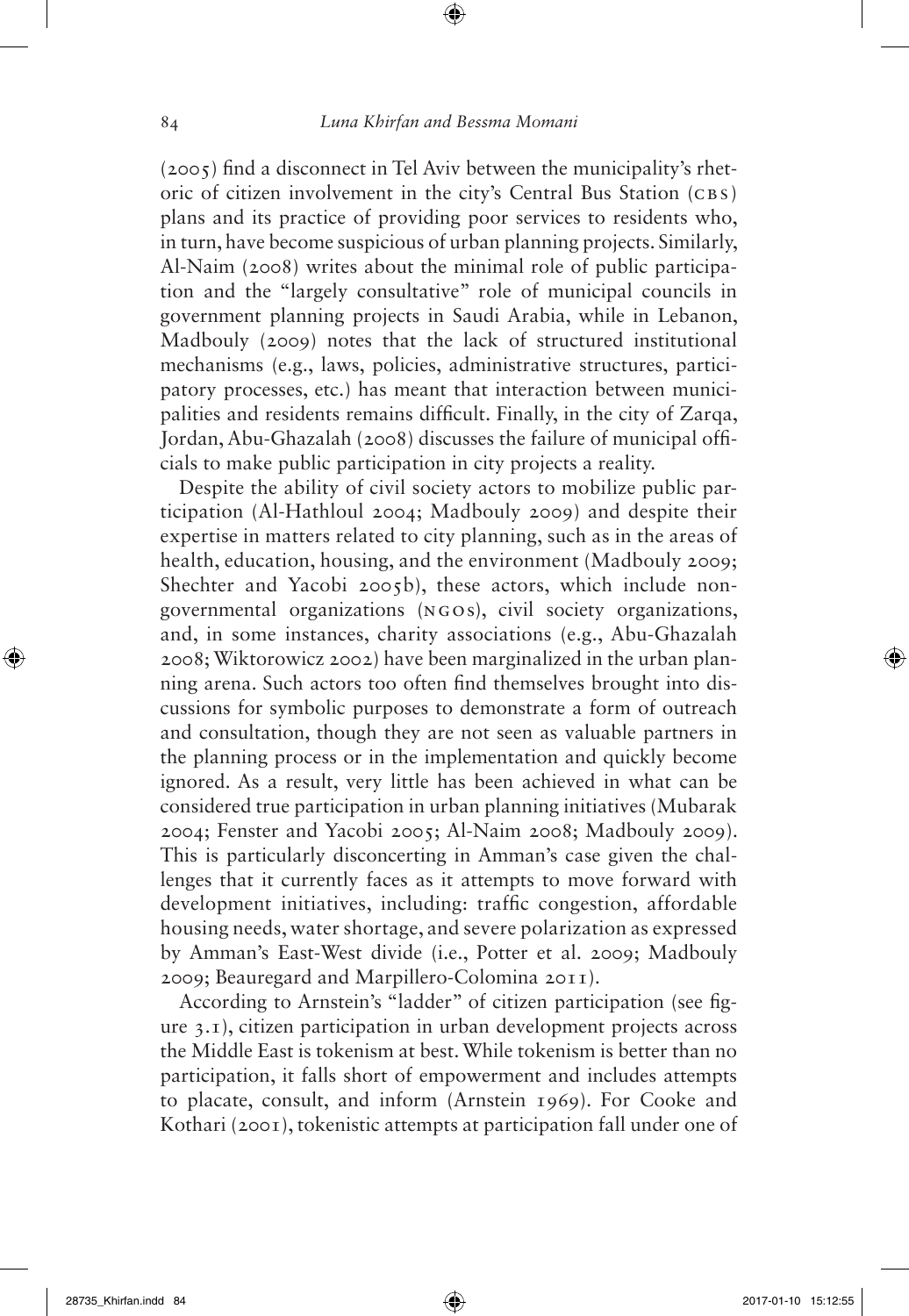$\bigoplus$ 



Figure 3.1 Arnstein's ladder of citizen participation

three participation tyrannies. The first is the tyranny of decisionmaking and control that ensues from those in charge of the participatory process; the second is the tyranny of the group which favours power dynamics; and the third is the tyranny of method which constrains including and/or excluding interest groups. By investigating the extent and nature of public engagement in Amman's recent planning initiatives, the following sections elucidate how a combination of these tyrannies permeated Amman's recent planning initiatives. Also, by investigating the public perceptions of, and response to, these tokenistic initiatives, the analysis reveals how the local communities deployed some of these same tyrannies to counter GAM's tokenism and successfully hinder and even completely reverse some of the ensuing policies. The analysis concludes with insights on Ammanis' preferences for their future engagement in the planning of their city.

To obtain a clear picture of the formation of Amman's Master Growth Plan (AMP), to assess the official claims of public engagement, to investigate the rationale behind these claims, and to examine the extent to which Ammanis were engaged in the urban planning processes that have occurred since 2007, we deployed an exploratory research design of interdisciplinary and multi-layered research methods. Our methods facilitated a comparison between the official narratives and public perceptions, particularly the extent and nature

⊕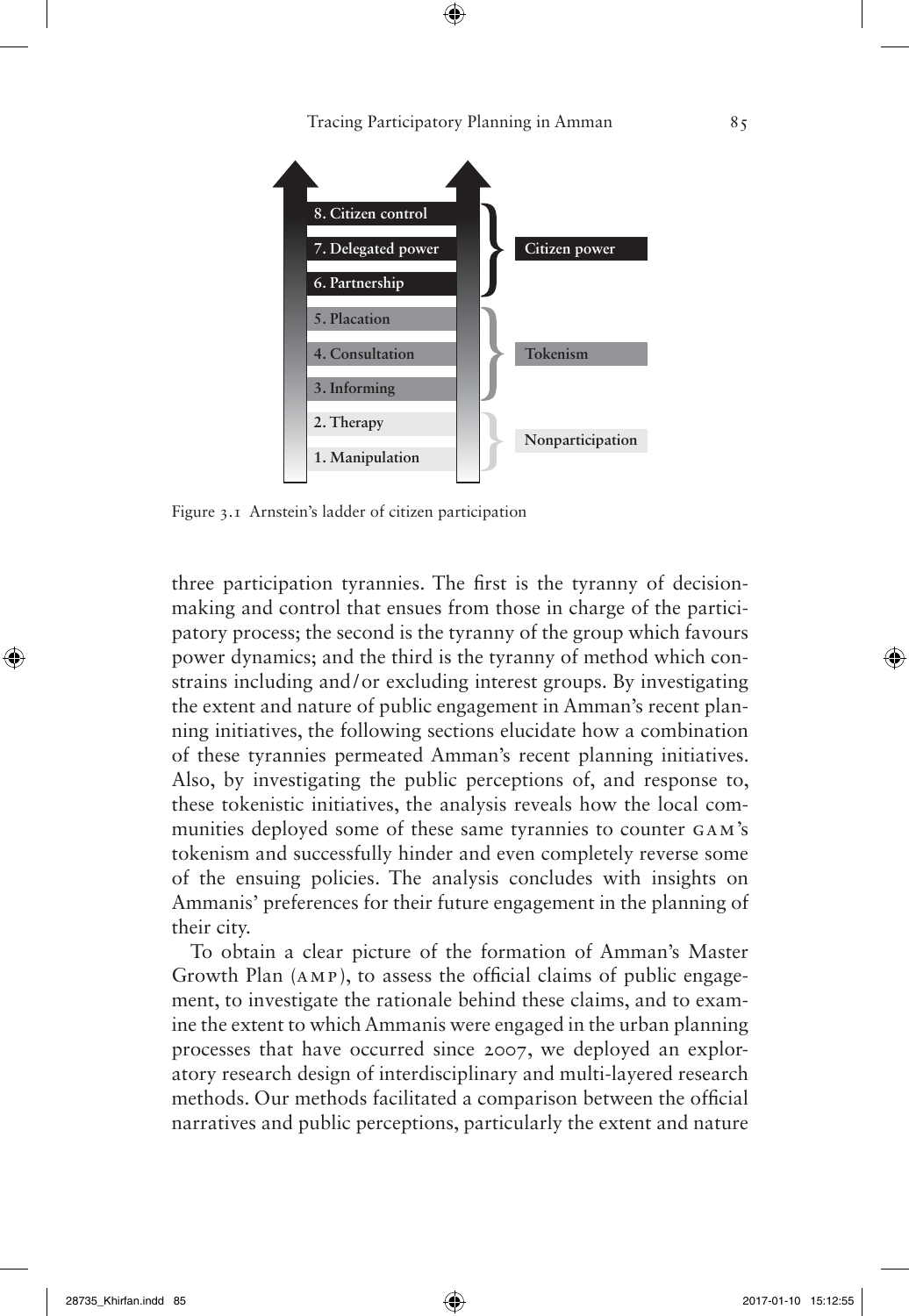of participation that the officials believed they were providing, the public's perceptions of the extent and nature of their engagement, and the extent and nature of participation that the citizens of Amman are demanding for future initiatives.

To begin with, the official narrative was acquired through interviews with planners and policymakers, and through analyzing the content of municipal planning documents. We conducted a series of eighteen in-depth interviews with public officials at the municipal level that elucidated their perceptions about public engagement during the planning process. Among those interviewed were senior and mid-level policymakers and planners at GAM and at the Amman Institute for Urban Development<sup>1</sup> (Ai), who were directly involved in the formation of the new plans; appointed advisors to the mayor who were members of the Mayor's Roundtable (the formation and role of which are discussed in the following section); appointed and elected city councillors; and members of Parliament (MPs), who represented various districts in Amman at the time of our fieldwork.2 Simultaneously, we undertook content analysis of all official municipal planning documents associated with the recent plans for Amman, and complemented this approach with an investigation of an array of local media and archived web postings, which promulgated the official narrative. This allowed us to assess the official rhetoric on public participation during the urban planning process, and allowed us to determine the degree of transparency during the public consultation process.

The research also involved gauging the public's perception of their inclusion in the planning process and their attitudes toward the changes taking place in Amman's urban landscape. In addition, the research investigated the specific ways in which the public perceived that citizens' engagement could ideally occur in future planning and development initiatives in Amman. Therefore, we deployed an online survey whose findings were then verified through a series of focus groups with representative communities of Amman's various districts.3 In total, 2,118 Ammanis responded to the online survey, of whom 533 completed all twenty questions in the survey. Among the respondents, more males (75 per cent) completed the survey than females (25 per cent), but there were no visible voting preferences among males or females on any issue. Moreover, while every age group was represented among the 533 respondents who completed the survey, the majority ( $71$  per cent) were between 18 and 29 years

⊕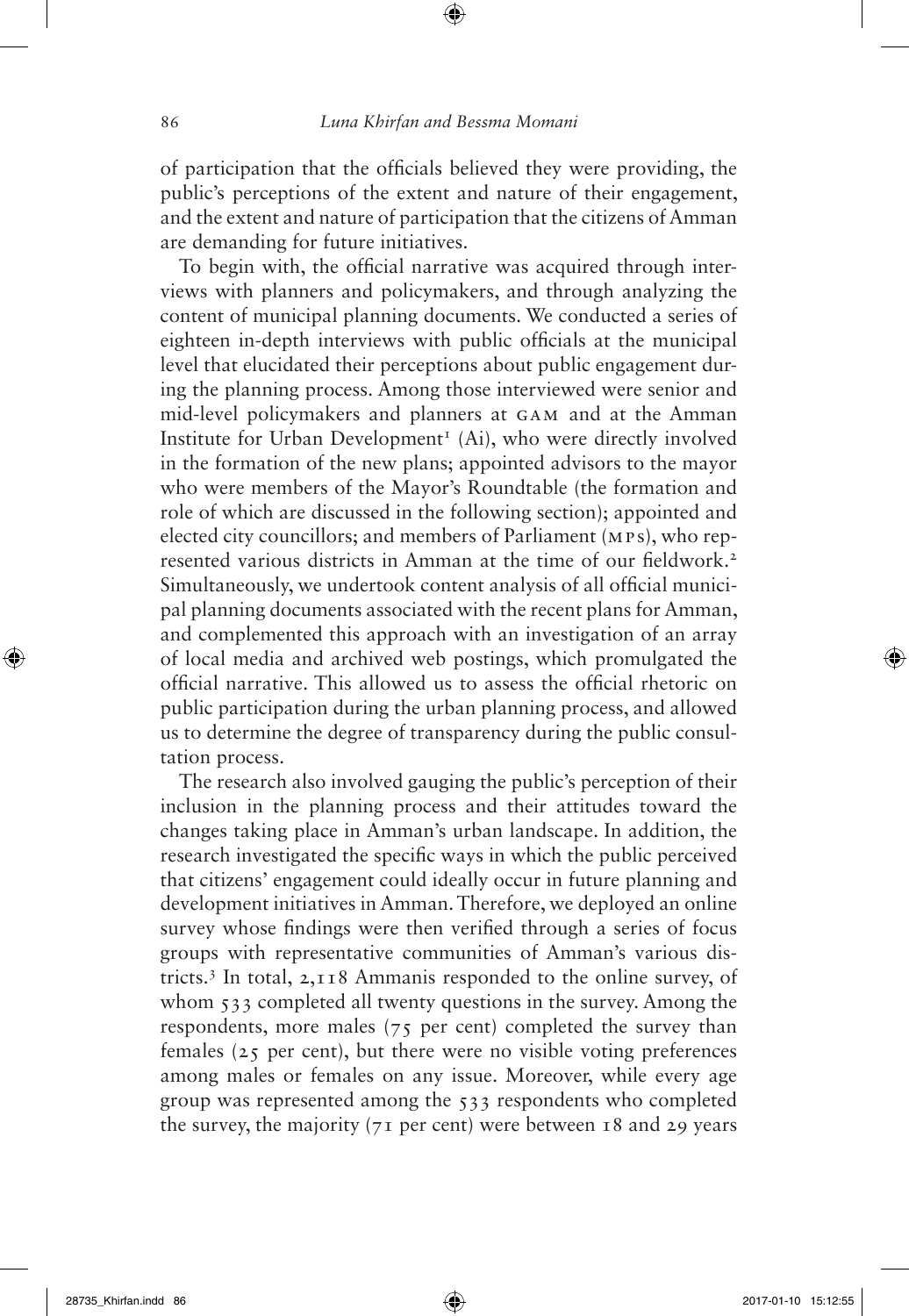⊕

of age.4 A majority of the respondents (56 per cent) had an undergraduate (a bachelor's) degree and 12 per cent had some form of postgraduate degree. A majority of the respondents were either employed ( $54$  per cent) or students ( $37$  per cent), while the remaining 9 per cent were unemployed, which suggests that the respondents represented a wide distribution of income levels. Respondents were distributed widely from the various districts within Amman, although respondents from Tla' al-'Ali area were slightly overrepresented (18 per cent).

To obtain further in-depth insights from the various interest groups representing the citizens of Amman, we followed the online survey by conducting thirteen focus group meetings, each consisting of ten to fifteen participants. These participants represented a diverse array of socio-economic, age, gender, and professional backgrounds.5 In organizing these focus group meetings, we also took the geographic distribution of the various districts within Amman into account. Our research benefited tremendously from the effect that focus groups had on group synergy, stimulation, spontaneity, and reflection, as well as from the ability to document the participants' non-verbal responses in such contexts (Bloor et al. 2002; Stewart, Shamdasani, and Rook 2007). The staff of the Ai provided valuable assistance in the recruitment for the focus groups and later in the transcriptions, but we managed the sessions independently from the Ai.

## the official narrative

During the eighteen interviews conducted with Amman's planning officials, it became apparent that officials' claims of an inclusive and engaging planning process were inconsistent. Further, there was a serious disconnect between government statements regarding engagement and the public's own understanding of that engagement. To begin with, most municipal officials claimed that they had made unprecedented efforts at GAM to ensure public engagement in various projects, whether toward the new policies to regulate high-rise towers, the amalgamation of several municipalities in Amman's urban hinterland under  $GAM$ 's jurisdictions,  $6$  the proposed bus rapid transit (BRT), the development of King Faisal Street downtown, or the Citadel area development, to name but a few. In discussing public engagement, the mayor of Amman at that time, Omar Maani,

⊕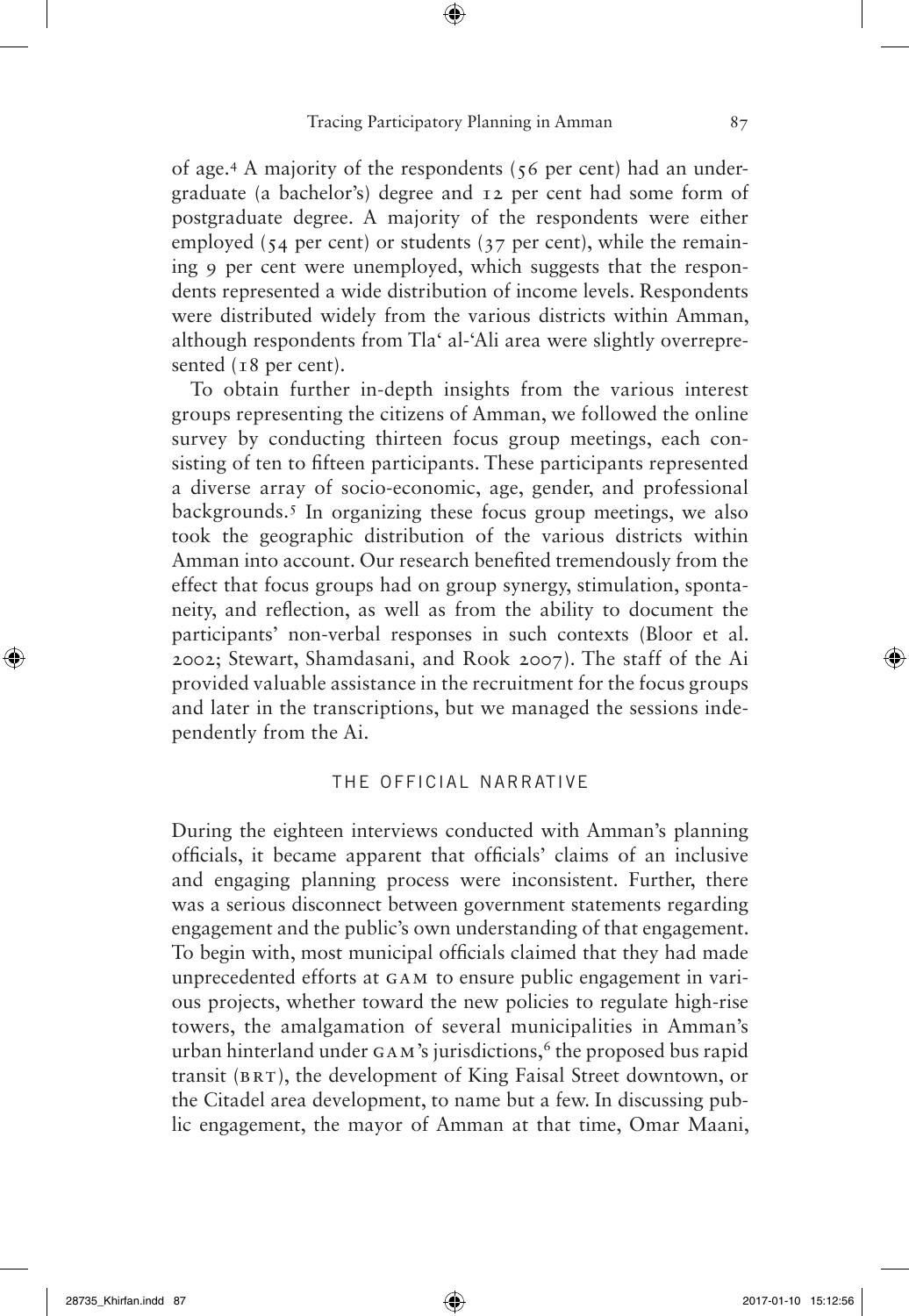said that he was "very bullish on this" and that as a result of his persistence, "[participation] is beginning to happen," asserting that institutionalizing public participation is a "commitment, you can't waiver" (interview on 2 January 2011). Other GAM officials who were interviewed corroborated these claims by asserting that they sought to "build trust" with the public, as exemplified in initiatives such as forming a public consultative body dubbed "the Mayor's Round Table," holding consultations with interest groups, and also convening public meetings. Probing these initiatives however, reveals a different scenario – one that depicted the tyrannies of the decision-making process, the method, and even the group (Cooke and Kothari 2001).

In particular, the tyranny of the decision-making process can be seen through the fact that the AMP was produced in a very short time span, which would have precluded any genuine consultative or engagement processes. In describing the production of the AMP, a senior GAM planner proudly shared how "the scale of this work was rather substantial, having worked approximately 19,000 hours within five months between 12 or 14 of us. We worked consecutively as late as 11 at night daily, so it was quite the challenge."

Moreover, the tyranny of the method can be seen through the many shortcomings and internal biases of what GAM officials claimed were participatory activities, and what Beauregard and Marpillero-Colomina (2011, 66) uncritically describe as "maximizing input from stakeholders." In fact, what had happened is that the mayor and GAM's officials converted the existing Amman Commission, a voluntary advisory body on architectural affairs, into what came to be known as the Mayor's Round Table. The latter's forty-odd attendees included, in addition to representatives of relevant governmental agencies (such as the Ministry of Public Works and Housing) and GAM's heads of departments, members of the public who were supposedly chosen based on their suitability and skills. Yet the latter were directly appointed by the mayor instead of through a transparent process, such as advertising their positions. We argue that the participation of these individuals represented the tyranny of the group (Cooke and Kothari 2001). At best, their selection reflected inequity given that they typified a privileged class that did not represent Amman's various sub-communities, especially those residing in impoverished and marginalized East Amman. At worst, their selection represented a conspicuous conflict of interest

⊕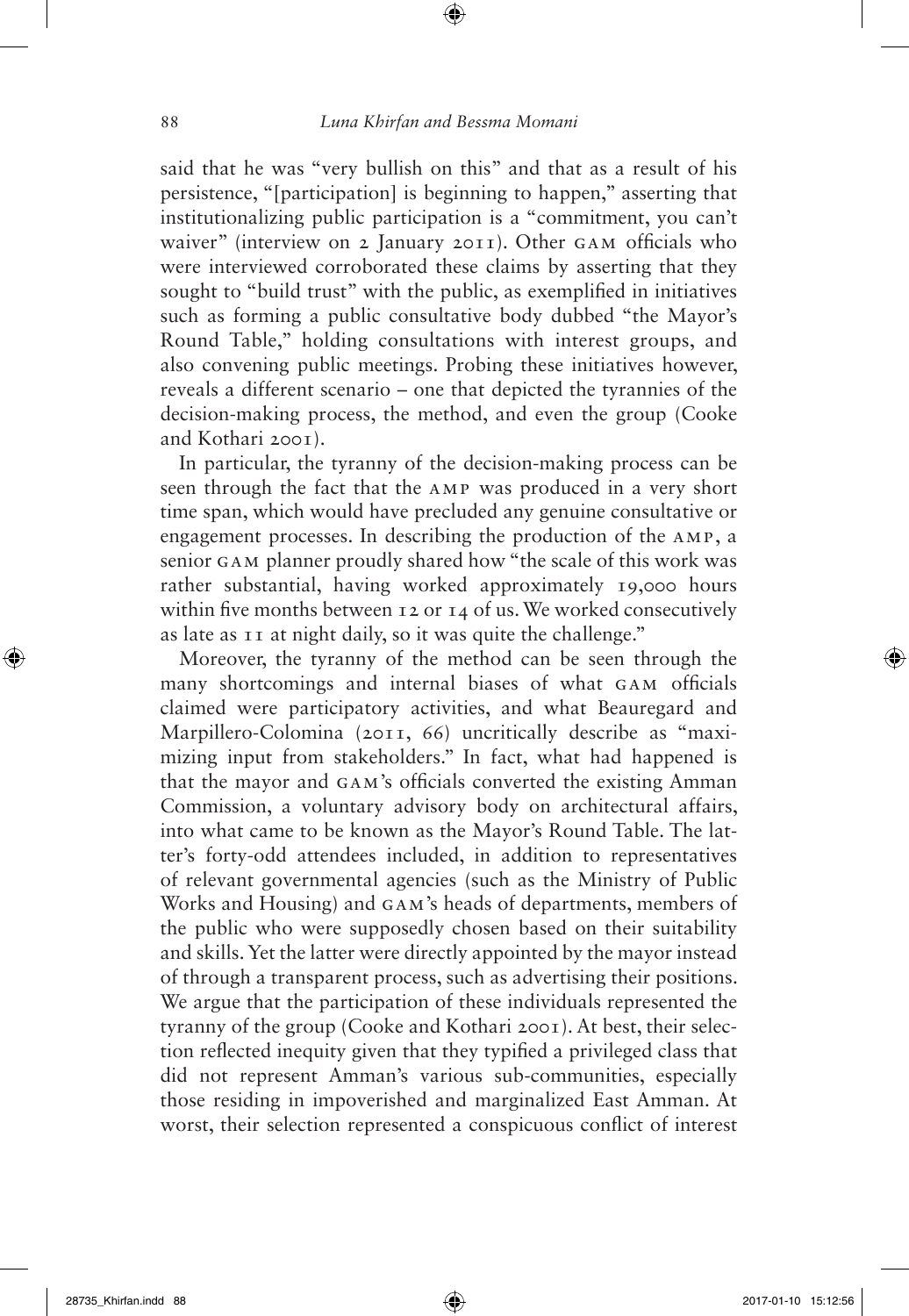⊕

given that some of these individuals were architects and urban planners whose private firms, during their tenure at the Mayor's Round Table, were directly involved in projects tendered by GAM.

In a similar fashion, the tyranny of the method (Cooke and Kothari 2001) is shown in both the type of engagement methods deployed – i.e., public meetings dubbed "consultations"– and in their timing. These consultations were held with specific interest groups that were supposedly directly affected by the proposed policies, such as the developers of the high-rise towers and the merchants of Faisal Street downtown. Answering a question about the criteria behind the selection of the participants in these consultations, a planner justified that it "depend[ed] on the extent of [the participants] being affected" by the planning decisions, and went on to elaborate that "I won't tell you what all the other [planners] have, that we've reached all the parties of the community. No. I would tell you that if we are talking about the high-rise, or the Industrial Land Policy … [these policies] affect a certain group of landowners, so we were focusing on them so that they fully understand what we are doing; we've met them." Not only did the selection of the participants in this method exclude others who might have directly or indirectly been affected by the policies, but it also seems obvious from this narrative that this planner, like other GAM officials, used "informing" and "participating" interchangeably, misconceiving the distinctions between the two processes. This misconception continues in this same planner's explanation of how such "participation" continued after the policy was enacted: "Our role as a GAM team continues, whereas we keep receiving every landowner, regardless of his land's location in order to explain to him his exact situation, show him whether he will be affected or not, and illustrate more about this new coming policy." This planner complained how "these individual meetings were a little tiring for us until people could comprehend what's going on" and lamented the lack of public appreciation of GAM's "participatory approach" by concluding, "I feel that this was the real role assumed by GAM [and it] was downplayed in newspapers and media" (interview on 11 January 2011).

Last, while what the mayor and GAM officials dubbed "public meetings" were indeed held at one point, our investigation reveals that these meetings only addressed tangential issues such as the new design for Amman's logo rather than the fundamental policy-related ones, such as the BRT or the amalgamation of several smaller

⊕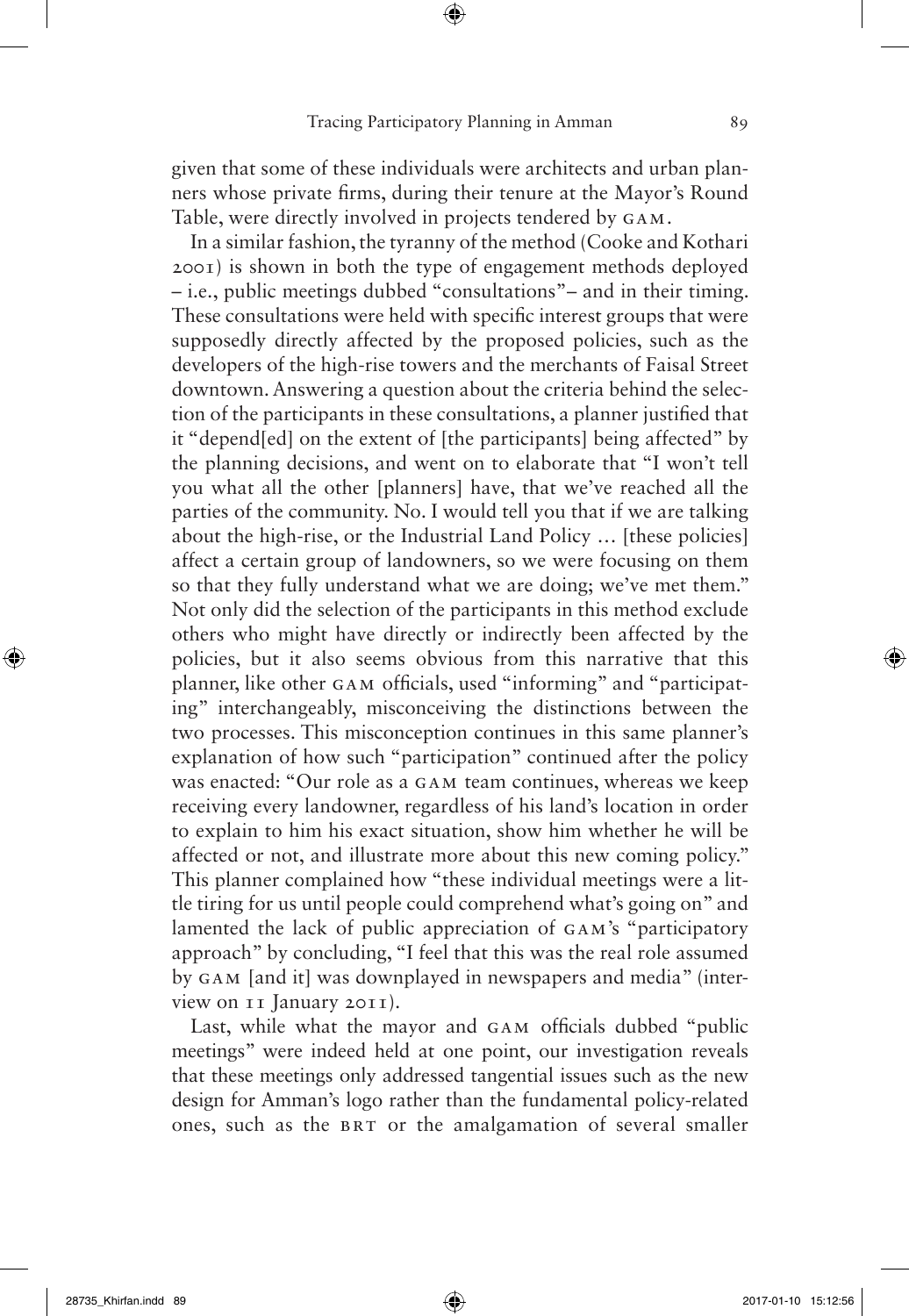municipalities in Amman's urban hinterland under GAM's jurisdictions. The former was a particularly contentious decision that we discuss further in the next section.

Altogether, the interviews with the planners revealed how entrenched the tyranny of the decision-making and control was at GAM. The assumption that planners are experts who know better than citizens, who are ignorant about planning-related matters, and hence are mere recipients of services that these planners "deliver" to them, was omnipresent. These views were further compounded by the fact that GAM planners themselves perceive planning merely as the delivery of services in the form of physical mega-infrastructure projects such as roads, tunnels, and bypasses rather than, as Shami's (2003) study of Middle Eastern capital cities revealed, a wider concept of urban resources. One example of this attitude emerged during a meeting between one of the co-authors of this chapter and senior GAM planners in 2011 to discuss a public viewing of a movie on Curitiba's BRT experience. One of the senior GAM planners insisted at the time on an "invitation only" event, and justified the choice by stating that "we do not want people to ask stupid questions" in reference to the proposed BRT in Amman. During our interactions with GAM planners, we found that they continually imparted unsubstantiated assumptions about their constituencies' needs and preferences to make important planning decisions. This way of thinking and acting is so entrenched among them that they do not think it is necessary to use objective methods to assess these needs and preferences. One of these assumptions was citizens' apathy toward urban planning issues. GAM planners believed that the turnout in public consultations for Amman's logo was low because Jordanians are private and family-oriented people who are not keen on expressing their opinions on non-family matters – a claim that our findings contest, as we discuss in the following section.

## the public's perceptions

Our findings show that the citizens of Amman are passionate about their city and have a keen interest in being involved in its future. Unlike a once dominant argument that Arab citizens tend to be apathetic and apolitical, captured by Aarts's (1999) notion of "Arab exceptionalism," we found a great deal of interest in participating in

⊕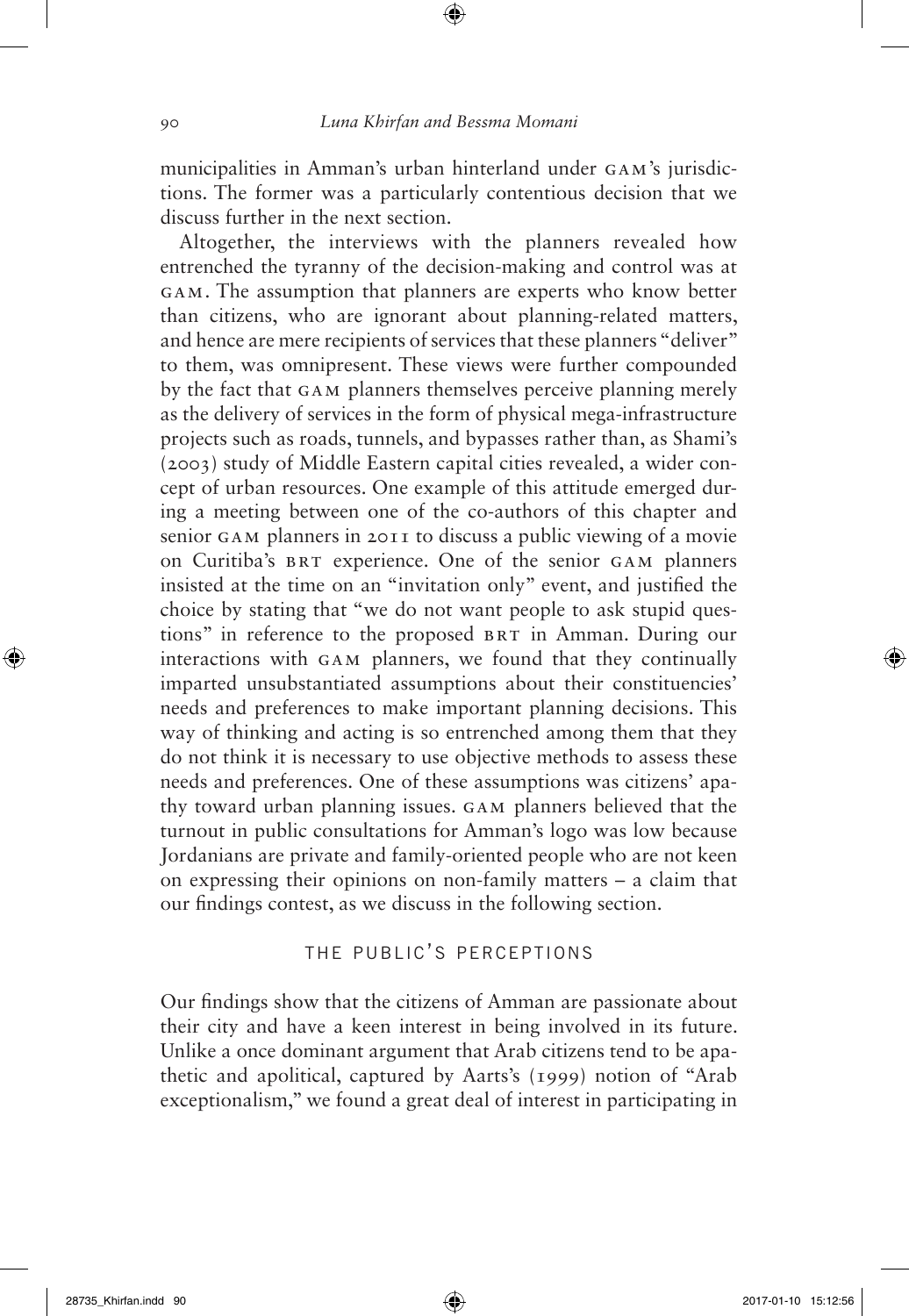⊕

urban planning. This was evident in the high response rate to the online survey, in the strong response to our recruitment calls for the focus groups, and in the lively discussions of these focus groups, each of which lasted well over ninety minutes. Indeed, our findings coincided with the birth of the Arab Spring demonstrations and protests, which debunked the Arab exceptionalist argument of an apathetic Arab political culture. Again, our findings confirm that the political apathy among the respondents was very low. This was consistent among different age group, education, and income levels, suggesting that municipal government perceptions were very much unfounded. Of the 1,264 respondents who answered a question whether, if the opportunity arose, they would share their opinion about current developments in Amman's urban landscape, only 10 per cent (131 respondents) selected "no," 21 per cent (270 respondents) indicated that they were "not sure," while a 68 per cent majority (863 respondents) chose "yes." Of those who selected "no," only 9.5 per cent (11 respondents) indicated that they were not interested in getting involved in the urban planning process, but a 47 per cent majority (55 respondents) largely attributed their negative choice to scepticism that their opinions would not be heard. Indeed, the key groups affected by Amman's new AMP, such as the downtown merchants, where the downtown corridor was implemented, and the residents of the then newly amalgamated Muwaggar area, were the most critical of the so-called participatory planning process during the focus groups. They claimed it was "manipulative" since it imparted selective information about the new policies and plans, made false promises about future planning initiatives, and thus lacked transparency. As a result, these individuals felt alienated from the decision-making process – particularly in cases when political decisions directly influenced their livelihoods.

For example, in the case of Amman's downtown corridor, GAM's officials noted that the investors, members of the Chamber of Commerce, and members of the Chamber of Industry had been consulted. During focus group meetings with these same groups however, they consistently insisted that they had not been consulted. One participant, who was involved with the Downtown Committee that met regularly with the Ai and GAM planners shared that "I am a member of this committee and we went for a few meetings and honestly they showed us [the plans] but they did not call us or consult

⊕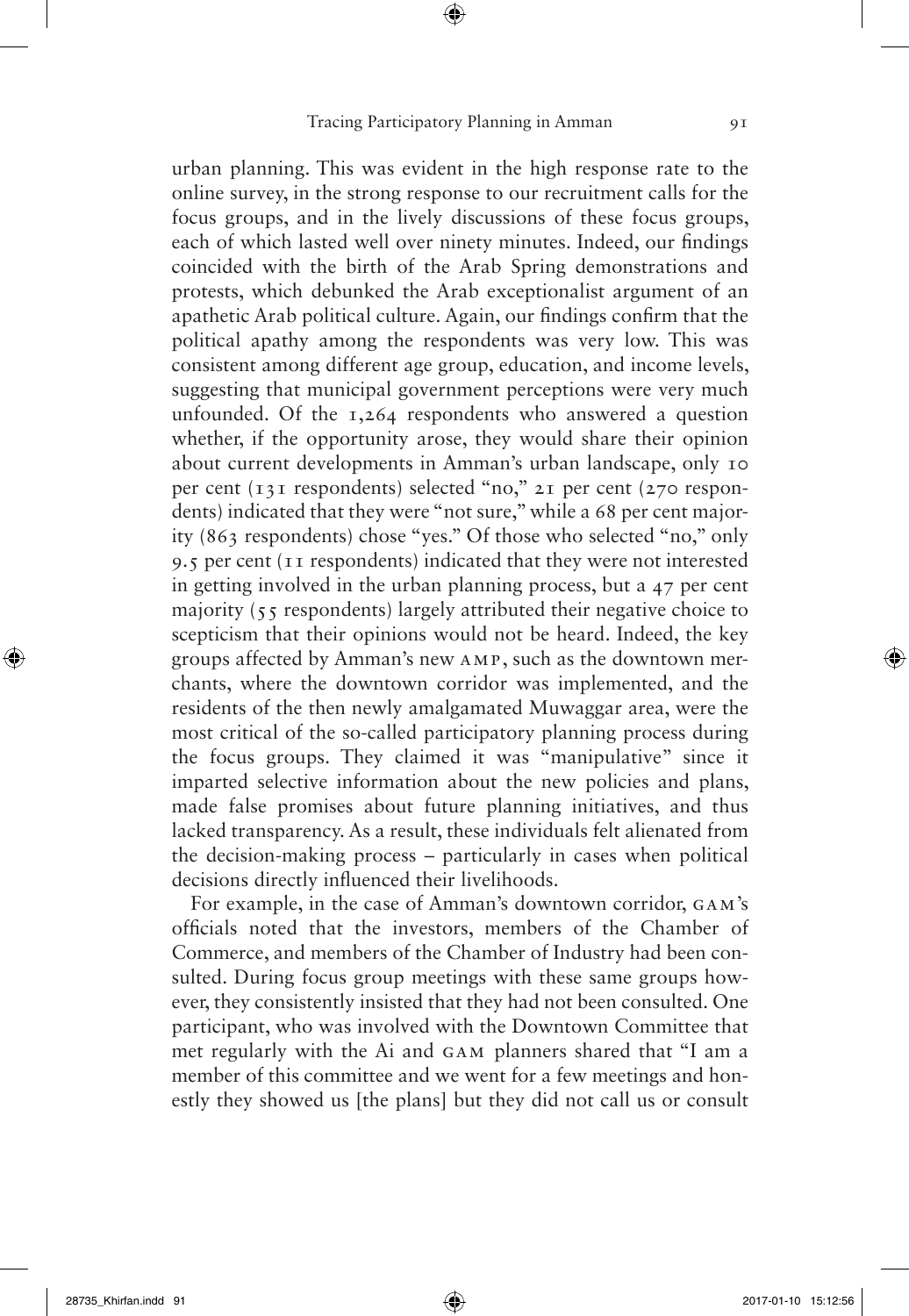[us] or hear what we [have to] say. [They] descended on us like a parachute [and said] this is the plan, and deal with it. And I asked them many times: 'Are you here to consult us or to tell? us?'"

In fact, the downtown merchants claimed that they were the ones who had invited the mayor to a meeting to share with him their own vision for the downtown area. In a similar vein, the residents of the newly amalgamated Muwaggar claimed that while the so-called consultation did indeed take place, the approach was biased. For example, one of the focus group participants emphasized how GAM planners "did not seek people's opinions. And even when they did, they went to people who had personal goals for supporting merging with Amman." This confirms that GAM's planners exercised the tyranny of the method and the group whereby the consultations excluded certain groups, while the ensuing decisions "reinforced the interests of the already powerful" (Cooke and Kothari 2001).

While the "informing" strategy is corroborated by the officials themselves, as discussed earlier, still it is important to delve into these declarations beyond their face value, for several reasons. First, the initial indifference of these interest groups toward the proposed AMP was in fact triggered by their expectations of positive outcomes, which, for various reasons, including the global economic downturn in 2008, did not materialize. This is betrayed through statements such as the one by a participant in the Muwaggar focus group who complained about GAM planners in reference to the amalgamation policy: "We saw nothing. They made nothing for us. Have they opened new roads? No, they haven't. Have they brought electricity? No, they haven't. Have they brought water? No, they haven't. Schools? No. Nothing other than fees and collecting taxes." The latter reference to increased taxes also played a crucial role in the outcry against the amalgamation. Once the policy sank in, the residents of these formerly rural areas realized that the prestige of affiliation with the capital came with a price tag in the form of taxes and additional fees for various municipal services as well as for private property. In a Foucauldian twist that demonstrates both the circulation of power – as opposed to its division (Kothari  $2001$  – and the technologies of citizenship (Cruikshank 1993), the inhabitants of the six amalgamated districts took to the streets in protest against these policies. The participants in our focus group insisted that their "main and basic demand" was to reverse the

⊕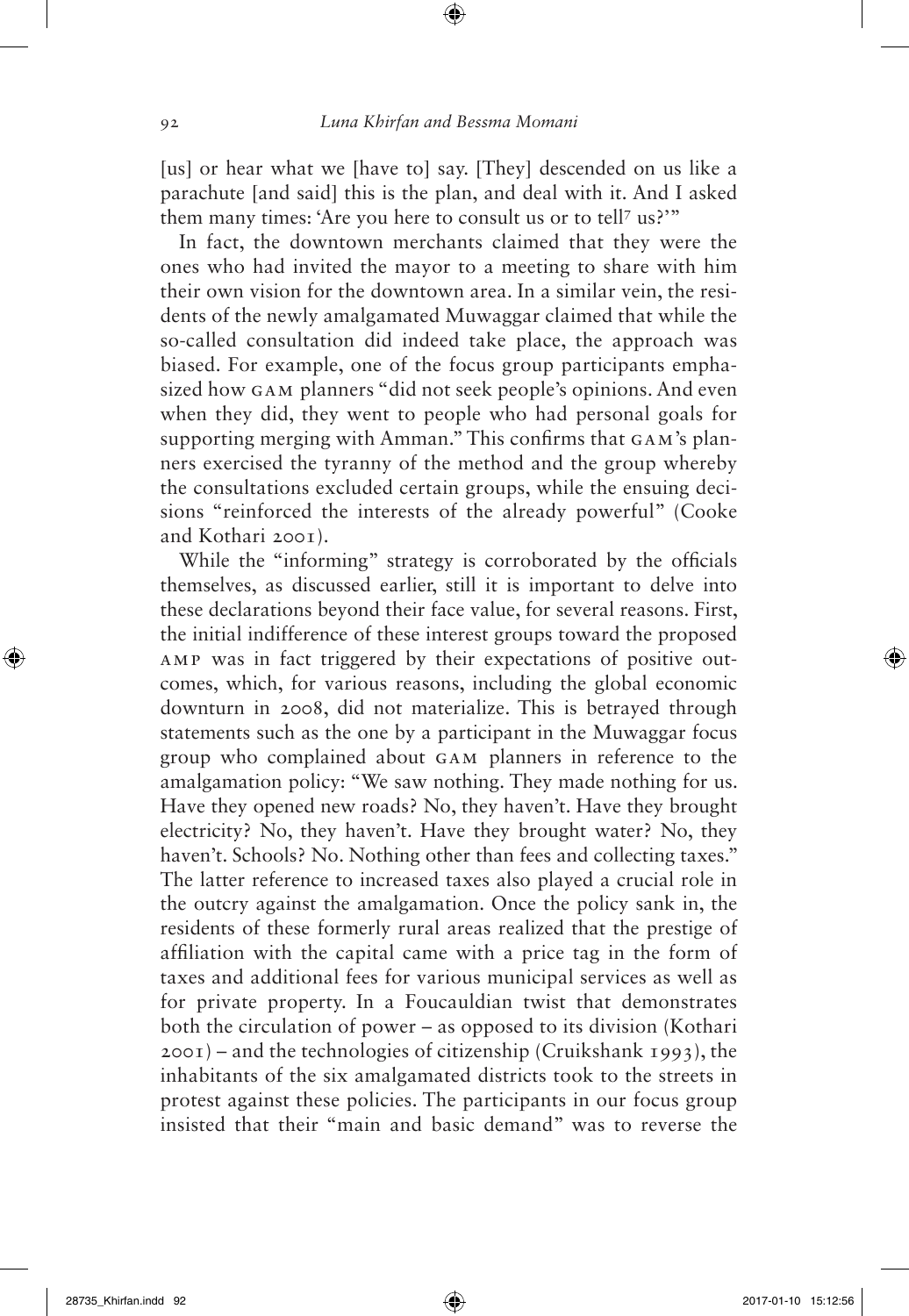amalgamation decision, which indeed they achieved in 2011, when the then Minister of Municipal and Rural Affairs rescinded the decision (Al-Habashneh 2011).

Second, the majority of the participants in our focus groups lacked an awareness of the rationale behind the policies instigated by the AMP. Three examples stand out. The first is the amalgamation decision in which none of the participants in our focus groups were aware of the rationale for the decision provided in the AMP's documents, including the necessity to conserve agricultural land, to manage the scarce water resources, or to protect the environment (Greater Amman Municipality 2007d). Similarly, even though it was already underway, the BRT project was unfathomable to the overwhelming majority of the various societal representations we had interacted with in Amman, whether in the focus groups or in social circles. In fact, almost everyone we spoke to misunderstood the word "rapid" to refer to the speed of the vehicle itself rather than to the frequency of the bus service. Even renowned online newspapers continue to refer to the BRT as the "fast bus" (Khaberni 2015). Like the amalgamation decision, the BRT project has been halted since July 2011 (*The Jordan Times* 2011). In another Foucauldian twist, Abdul Rahim al-Boucai, the MP for Amman's Third District (2007–16), who spearheaded the campaign against the BRT and who influenced then Prime Minister Marouf Bakhit's decision to halt the project, had in fact served as the Deputy Mayor of Amman to Mayor Maani's predecessor. Armed with budgetary information, one of his parliamentary speeches highlighted the increase in GAM's fiscal deficit, from JoD 7 million in 2006 to nearly JoD 250 million at the time of his speech in December 2010. Al-Boucai presented these figures visà-vis GAM's new initiatives such as the BRT, its recruitment of the Canadian planners, and particularly, the foundation of the Ai under Canadian leadership (interview on 30 December 2010). The third example reflects how, despite Amman's rapid urban development, an overwhelming number of our study's respondents identified with, and expressed a strong preference for, characterizing Amman by its homogenous hills and its older neighbourhoods, such as Jabal el-Weibdeh, Jabal Amman, and Jabal el-Taj (figure 3.2).The participants in our focus groups consistently described the proposed high rise towers as "out of place," expressed their preference for the "older" relationship between medium-density or medium-rise built structures and Amman's natural hills, and voiced their wishes to

⊕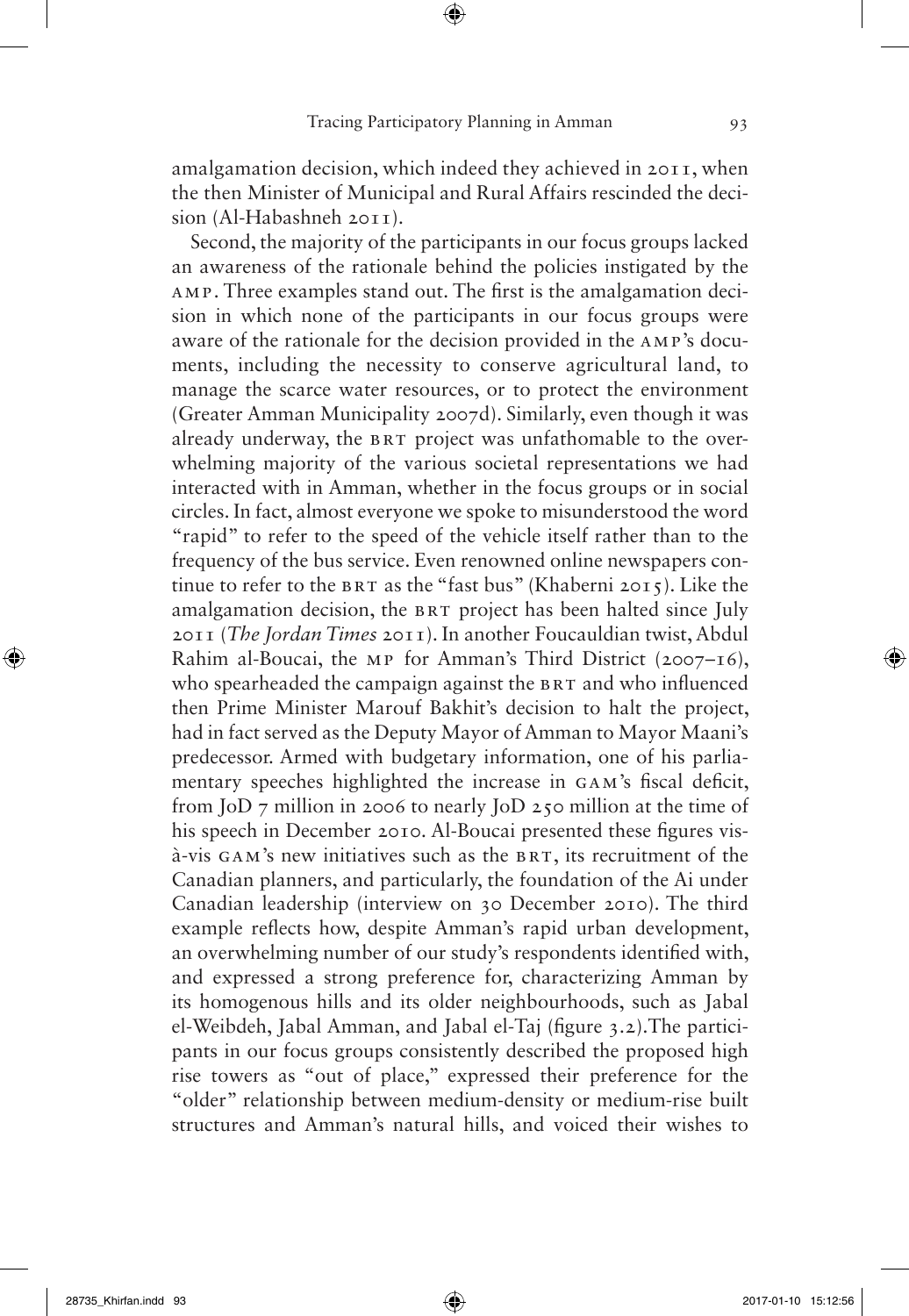## 94 *Luna Khirfan and Bessma Momani*

⊕

place newer high-rise developments on the eastern fringes of the city away from Amman's established neighbourhoods. Yet, when asked about their views on intensification, clearly the concept remained vague for these focus group participants. For them, the linkage between intensification and sustainability – be it environmental, social, or economic – was not obvious. Nor was it obvious to them that the preferred "older" urban form of Amman, with its mediumdensity and medium-rise structures represents intensification. Most important, the respondents could not establish connections between intensification and the management of scarce water resources by decreasing runoff and protecting underground water, regardless of the fact that water shortages represent a daily challenge for all the residents of Amman (Potter, Darmame, and Nortcliff 2010, and personal experience). Our respondents also rightfully expressed concerns about the ability of Amman's physical and social infrastructure to bear the additional demands of intensification in general, and high-rise towers in particular. It is important to mention that while most respondents did not particularly object to intensification in principle, their concerns stemmed from a lack of comprehension of the rationale behind the decisions for intensification. These three examples highlight the lost opportunities that would have stemmed from genuine public participation. which if it had occurred, would have raised awareness of urban planning issues as Fagence (1977) asserts.

Last, and most important, our findings reveal that, similar to GAM's officials and planners, Amman's residents continue to misconceive GAM's responsibilities as limited to the delivery of supply-side physical services, particularly those pertaining to road construction and infrastructure, rather than perceiving GAM as a public institution whose responsibilities encompass various aspects of civic life – or urban resources, as Shami (2003) puts it. Among the 560 respondents who ranked a list of the initiatives prioritized by GAM, providing road infrastructure was ranked the highest (by 231 respondents who ranked it first). When asked in a later question to rank their preferences for new initiatives that GAM should tackle, providing road infrastructure and public parks were equally ranked by 120 respondents each as their first choice. Other services trailed in their first choice ranking. Public transit was ranked as a first choice by 84 respondents and cultural services was ranked as a first choice by only 54 respondents.

⊕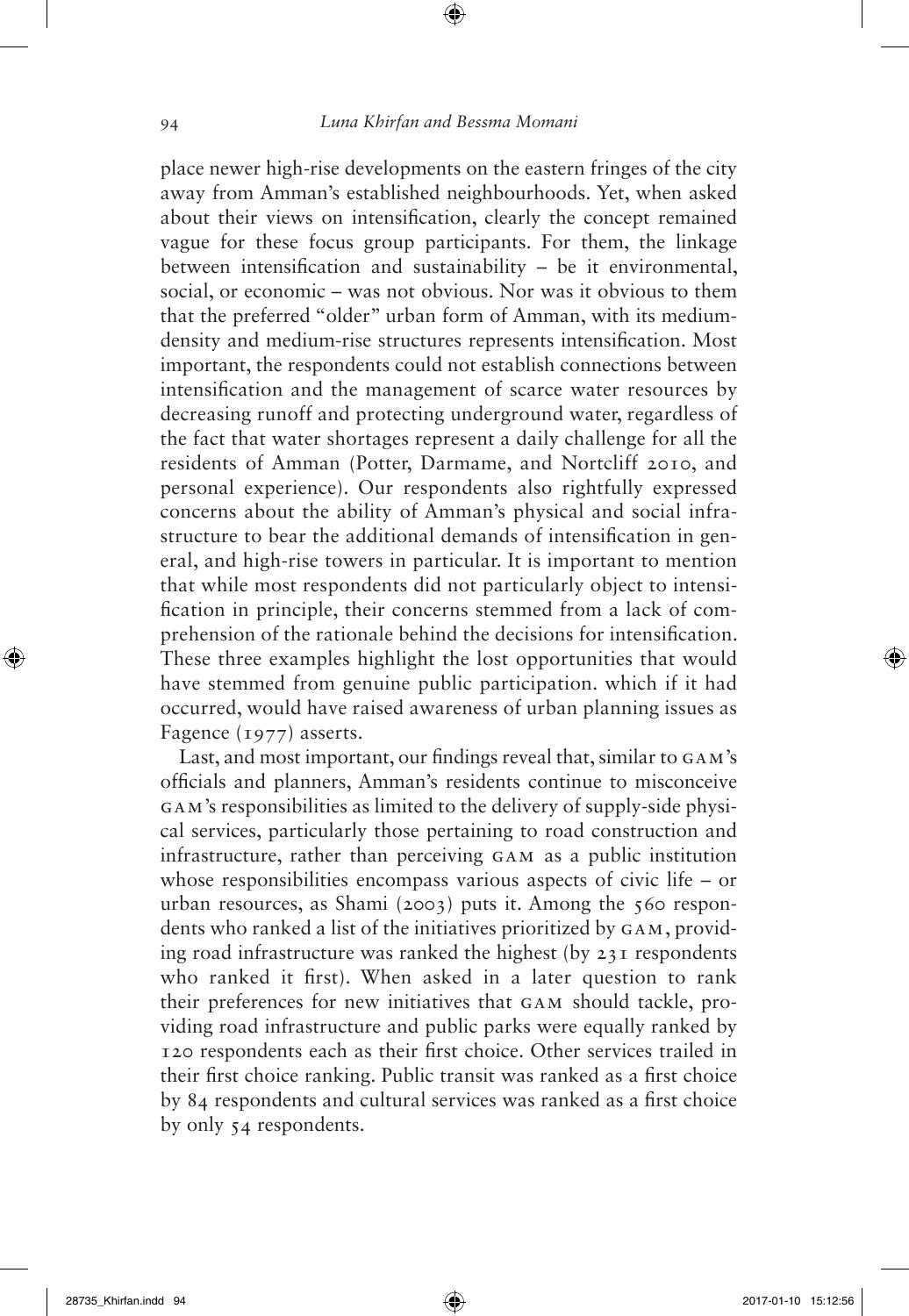Tracing Participatory Planning in Amman 95



Figure 3.2 The homogenous hills of Amman's older neighbourhoods

## the future of participatory planning in amman

When interpreting the results of our study, Arnstein's (1969) ladder serves solely as a benchmark – one that indicates that the attempts at some form of a participatory approach during the formation of the AMP did not exceed the level of informing. In fact, informing, as the lowest level of tokenism, lies only one level above nonparticipation. In other words, while GAM's planners perceived their efforts to be participatory, these efforts did not adequately represent citizen participation in its fullest sense, or even in its most minimal sense. More fundamentally, these claims of participation on behalf of GAM's officials and planners embody Cooke and Kothari's (2001) participation as tyranny. The findings reveal that the tyranny of decision-making and control occurred through informing rather than consulting or even placating, let alone empowering citizens through

⊕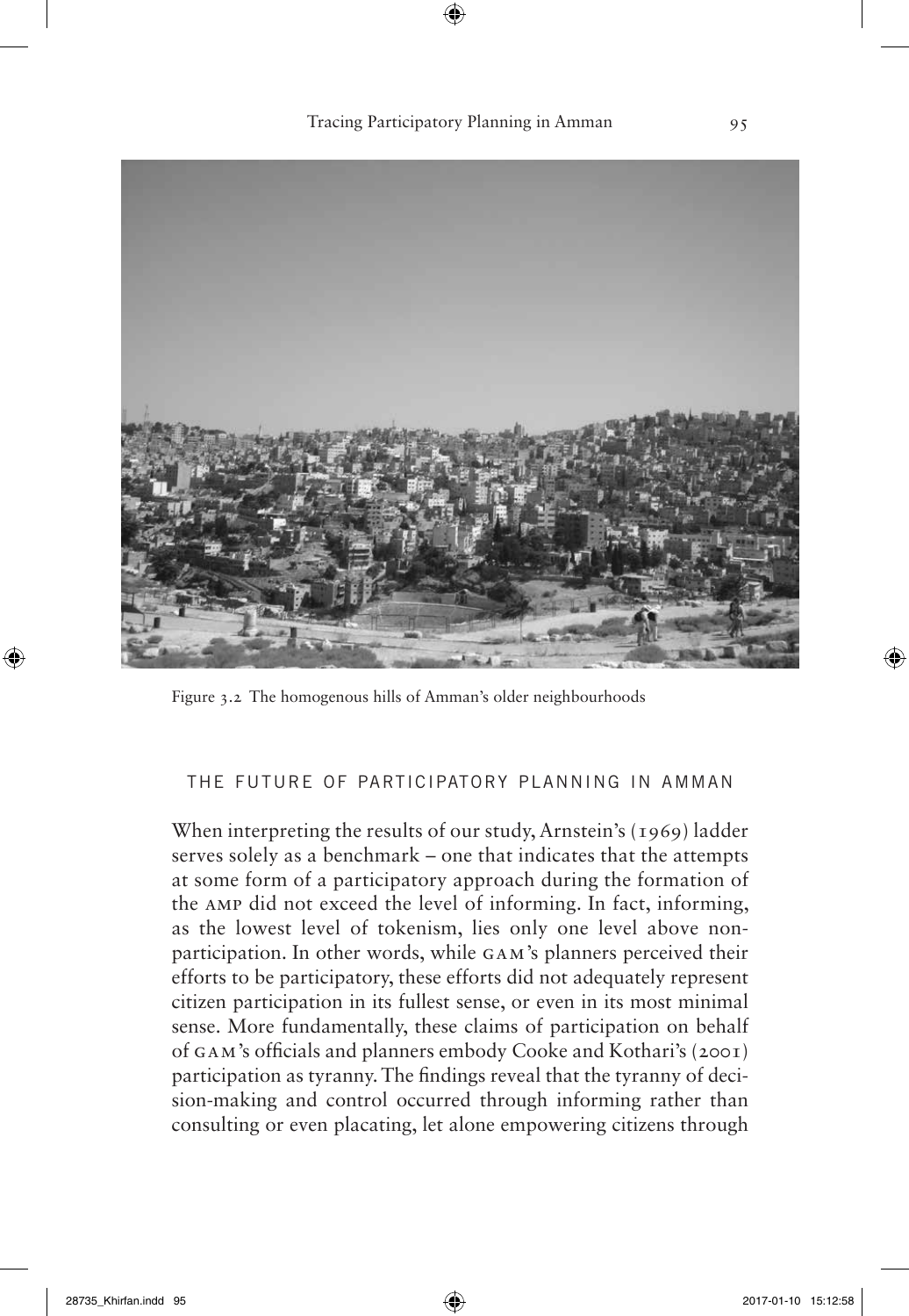actual partnership (Arnstein 1969). Furthermore, the tyranny of the method transpired by constraining the inclusion of – and even purposefully excluding – interest groups, and, combined with the tyranny of the group that favoured power dynamics, they hindered public input, especially when this public input threatened to undermine the interests of elite stakeholders, as was the case with the land owners in Muwaggar. Our findings reveal, however, that these power dynamics are far from constant. On the contrary, power circulated away from GAM's officials, whether toward the formerly marginalized groups, such as with the onset of the Arab Spring in 2011, or toward Amman's former deputy mayor-turned MP for what Robinson (1997) considers Amman's most affluent, hence influential, electoral district.

Simultaneously, our study reveals that the onus is on GAM, as the principal local planning institution, to effectively identify, tailor, and institutionalize public engagement and participatory planning methods to suit the unique conditions of Amman's varying districts. Two issues that stand out in this regard warrant the attention of GAM planners, namely, first, the need to initiate public engagement at the outset of any planning initiative. Certainly, local engagement in Amman seemed to occur at random in the planning process – often toward the end of the planning process and the beginning of implementation and rarely, if ever, at the onset of any planning initiative. Simultaneously, while GAM planners declared their willingness to engage Amman's citizens in the planning process, GAM's planning culture needs a paradigm shift. According to Sanyal (2005, 3), planning culture refers to "the collective ethos and dominant attitude of professional planners," which in GAM's case maintained that planners are providers of physical infrastructure services to passive and apathetic recipients. Our findings reveal otherwise – that Ammanis are extremely passionate about their city, and are keen to take part in the decision-making process. Therefore, a paradigm shift in the planning culture at GAM would entail a genuine appreciation of the benefits of engagement, inclusiveness, and transparency in the decision-making processes. Ironically, it is the BRT project that provides a profound argument in favour of this paradigm shift. The public's confusion about the nature of a BRT system, combined with numerous rumours, has resulted in a public outcry against this desperately needed project and has led to extensive delays, mushrooming expenses, and outright antagonism toward GAM (figure 3.3) (*The Jordan Times* 2011).

⊕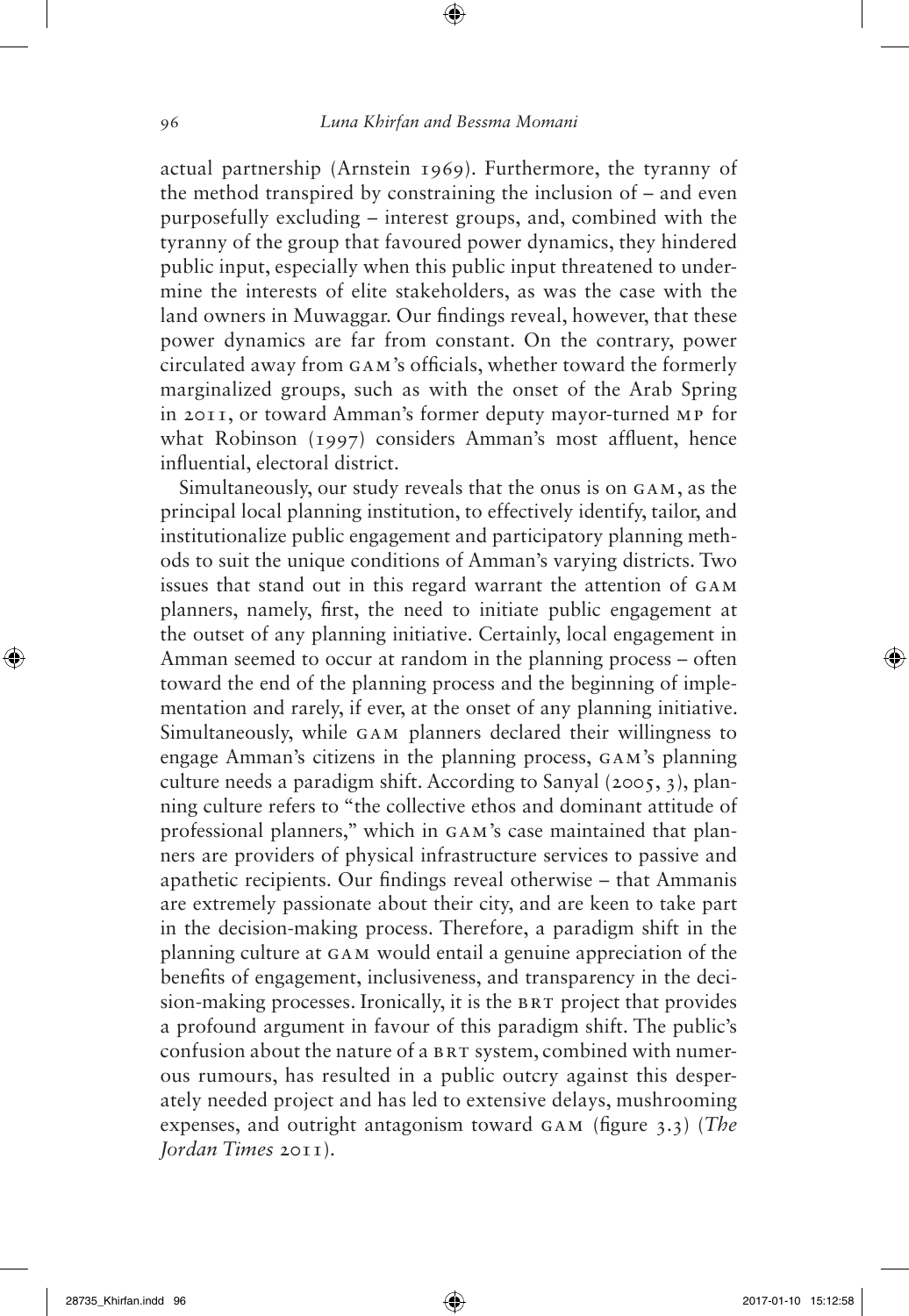

Figure 3.3 The lanes dedicated to the BRT along the University Street (Shari' al-Jami'a) have been standing unused since the halting of the project in July 2011

Finally, we sought to obtain insights from the participants in our study about their preferences for participating in future urban planning processes. Our findings from the online survey reveal that of the 553 respondents who answered a question about their preferred form of engagement, 44 per cent preferred to vote on key proposals in their city, 32 per cent preferred to take part in small focus groups, while the remaining 19 per cent wanted to attend public town hall meetings. It is imperative to emphasize that these responses were consistent regardless of the respondents' age group, education, employment, or income levels. Probing further, the participants of the focus groups recommended stakeholder-specific strategies tailored to each group's particular characteristics, such as capitalizing on the traditional role of the "mukhtar" (an elder chosen to manage a neighbourhood's affairs) which still functions effectively in some areas, especially in East Amman. Some participants

⊕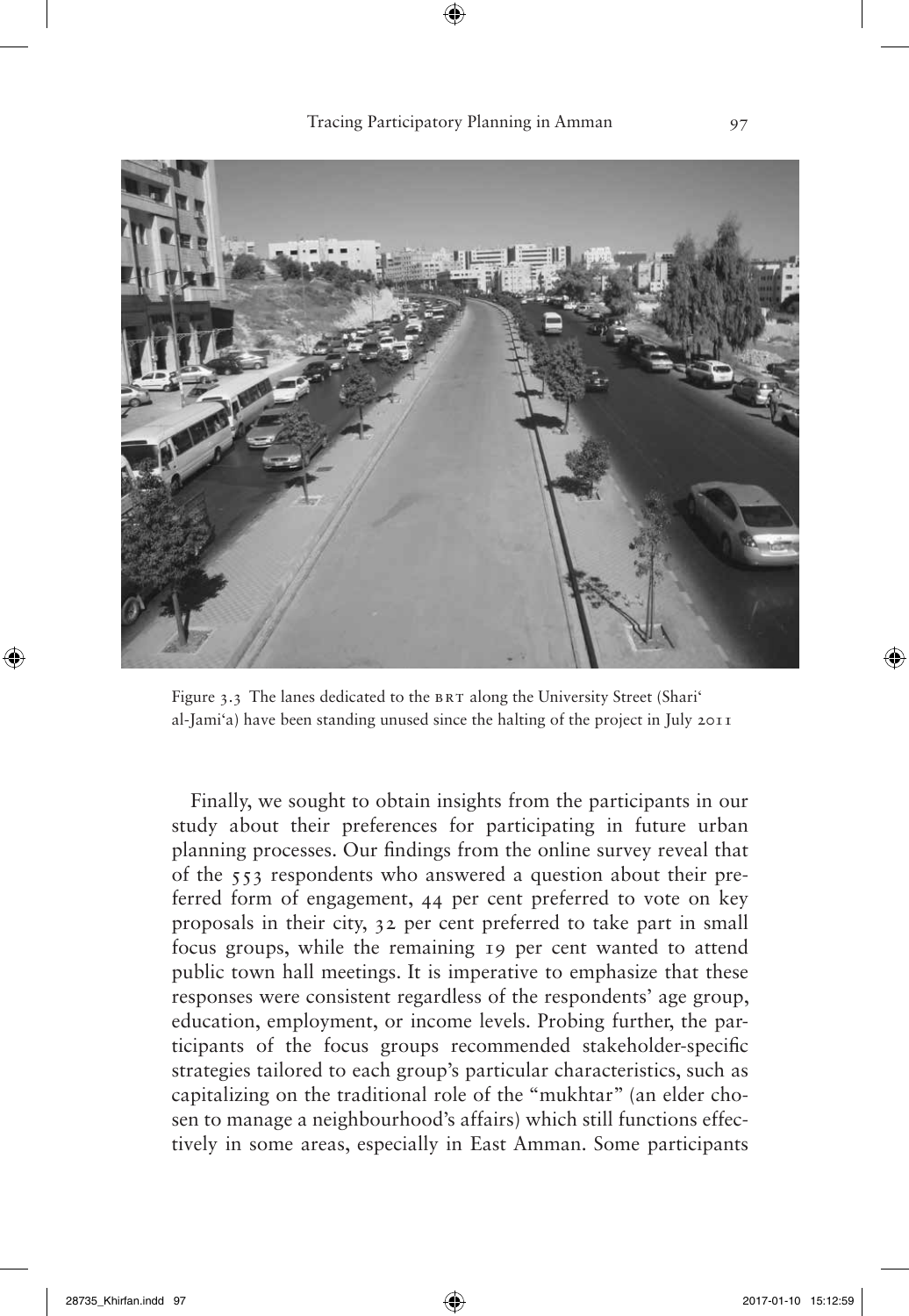## 98 *Luna Khirfan and Bessma Momani*

⊕

recommended a more effective role for elected city councillors, while others recommended capitalizing on existing positive relationships with locally respected bodies such as religious and non-governmental organizations active within the communities.

## notes

- 1 The Amman Institute (Ai) was founded in 2008 with an NGO status to serve as a think tank on urban planning and development. Its staff combined Jordanian and international – mostly Canadian – experts. Until its closing in 2012, Gerry Post, a Canadian planning expert, presided over it. GAM commissioned the Ai to conduct several tasks, including studies and plans for several projects that spun off the Amman Master Plan (AMP).
- 2 Because GAM falls directly under the prime minister's jurisdiction, these MPs do not have a direct influence on GAM's policy formation, yet we chose to interview them since some are among the most influential in parliament and they affect policies through their direct and personal interactions with the prime minister.
- 3 Advertising of the survey via Google ads and social networking sites such as Facebook and Twitter targeted elite English-speaking Jordanians with high Internet connectivity, as well as middle/working-class, Arabicspeaking Jordanians. In addition, advertising the survey through Arabic media websites, such as Jordan-based Khaberni and Ammon, reached a mass public with lower educational levels and socio-economically disadvantaged groups.
- 4 According to official census data, this particular age range accounts for 20 per cent of the national Jordanian population. As a result, their relatively higher response rate to the survey questionnaire significantly (3.5 times) overrepresents this age range in the survey.
- 5 Between December 2010 and January 2011, we organized and facilitated thirteen focus groups where each group comprised women in poor districts; women in elite districts; children in impoverished areas; children in affluent areas; two separate professional groups of middle-class Ammanis; one group of university students in low-class districts; one group of university students in affluent districts; one group of downtown merchants; and one group of media representatives and journalists. These focus groups were organized with the assistance of civil society organizations or professional organizations who sent a call for participants to their members. Each focus group lasted anywhere between an hour or two, was

⊕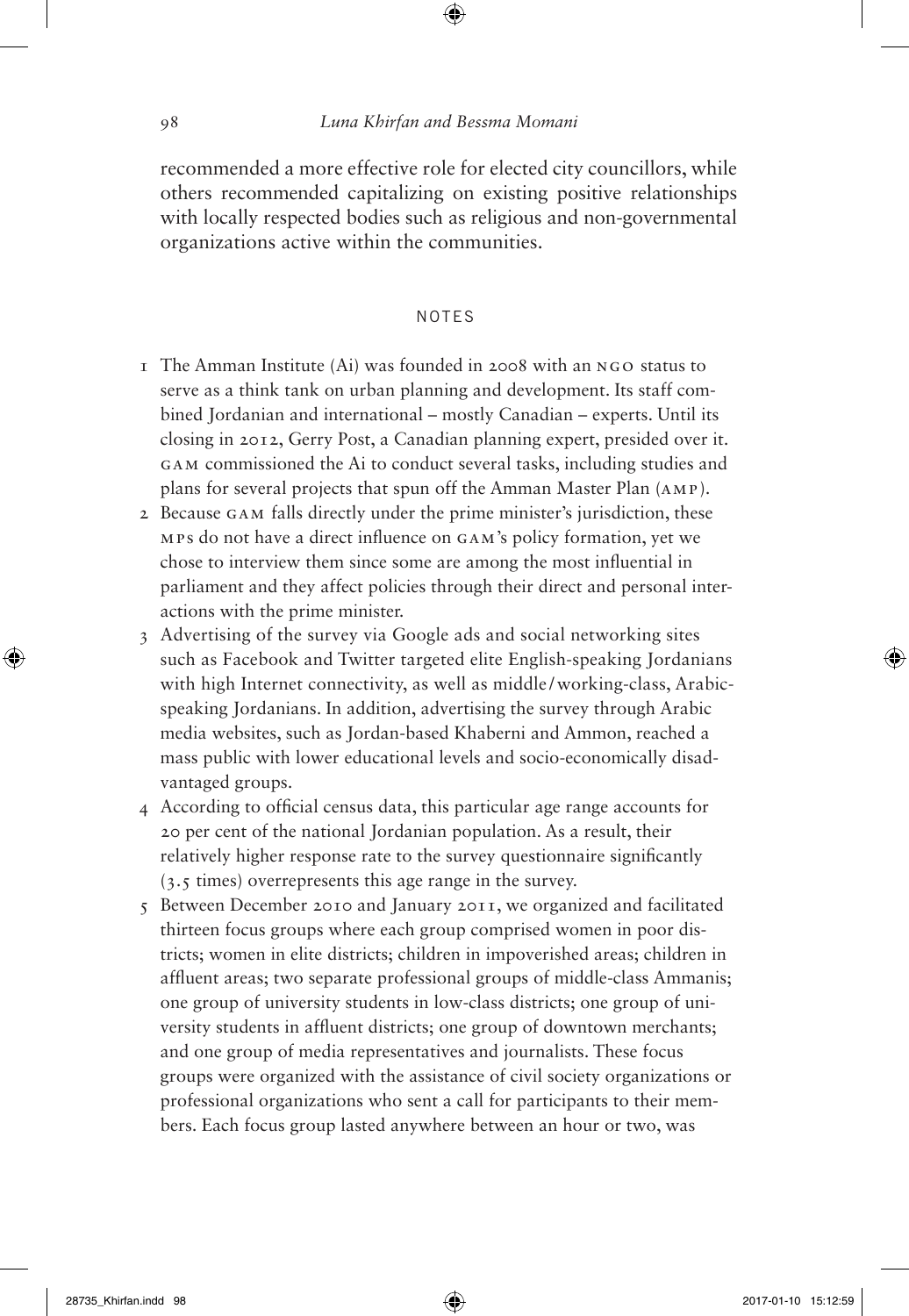⊕

candid, and often took place in either Arabic or English depending on the comfort level of the participants in either language.

- 6 One of the AMP's major outcomes was to amalgamate  $982 \text{ km}^2$ (98,200 hectares) of territory in Amman's hinterland into GAM's jurisdictions (Greater Amman Municipality 2008, 47).
- 7 This focus group participant used the word "ykhabber" in Arabic, which means "to tell" or "to inform" or even "to notify." By leaving the sentence open-ended, the act of telling, informing, or notifying could refer to anything, such as the finished plans or the enactment of polices.

### **REFERENCES**

- Aarts, Paul. 1999. "The Middle East: A Region without Regionalism or the End of Exceptionalism?" *Third World Quarterly* 20 (5):  $9I1-25.$
- Abu-Dayyeh, Nabil I. 2004. "Persisting Vision: Plans for a Modern Arab Capital, Amman, 1955–2002." *Planning Perspectives* 19: 79–110. doi:10.1080/0266543042000177922.
- Abu-Ghazalah, Samer. 2007. "Skyscrapers as an Instrument for Economic Reform: The Case of Amman." *Architectural Research Quarterly* 11 (1): 81–8. doi:10.1017/S1359135507000528.
- 2008. "Assessment of a Planning Project Using a New Technique at Jordan." *Journal of Human Ecology* 23 (4): 295–310.
- 2010. "Global Economic Forces' Effect upon Urban Planning: Greater Amman Case Study." *Journal of Urban Planning and Development* 136  $(2): 125-34.$
- Al Oudat, Mohammed Ali, and Ayman Alshboul. 2010. "'Jordan First': Tribalism, Nationalism and Legitimacy of Power in Jordan." *Intellectual Discourse* 18 (1): 65–96.
- Al-Asad, Mohammad. 2004. "The Domination of Amman." *The Jordan Times*, 22 April 2004.
- Al-Habashneh, Fares. 2011. "The Government Reconsiders Amalgamating Six Areas to the Greater Amman Municipality." *Al-Dustor Arabic Daily*, 19 February 2011.
- Al-Harithy, Howayda. 2010. *Lessons in Post-War Reconstruction: Case Studies from Lebanon in the Aftermath of the 2006 War*. Edited by Dennis Hardy, Planning, History and Environment Series. London: Routledge.
- Al-Hathloul, Saleh. 2004. "Planning in the Middle East, Moving Toward the Future." *Habitat International* 28 (4): 641–3.

⊕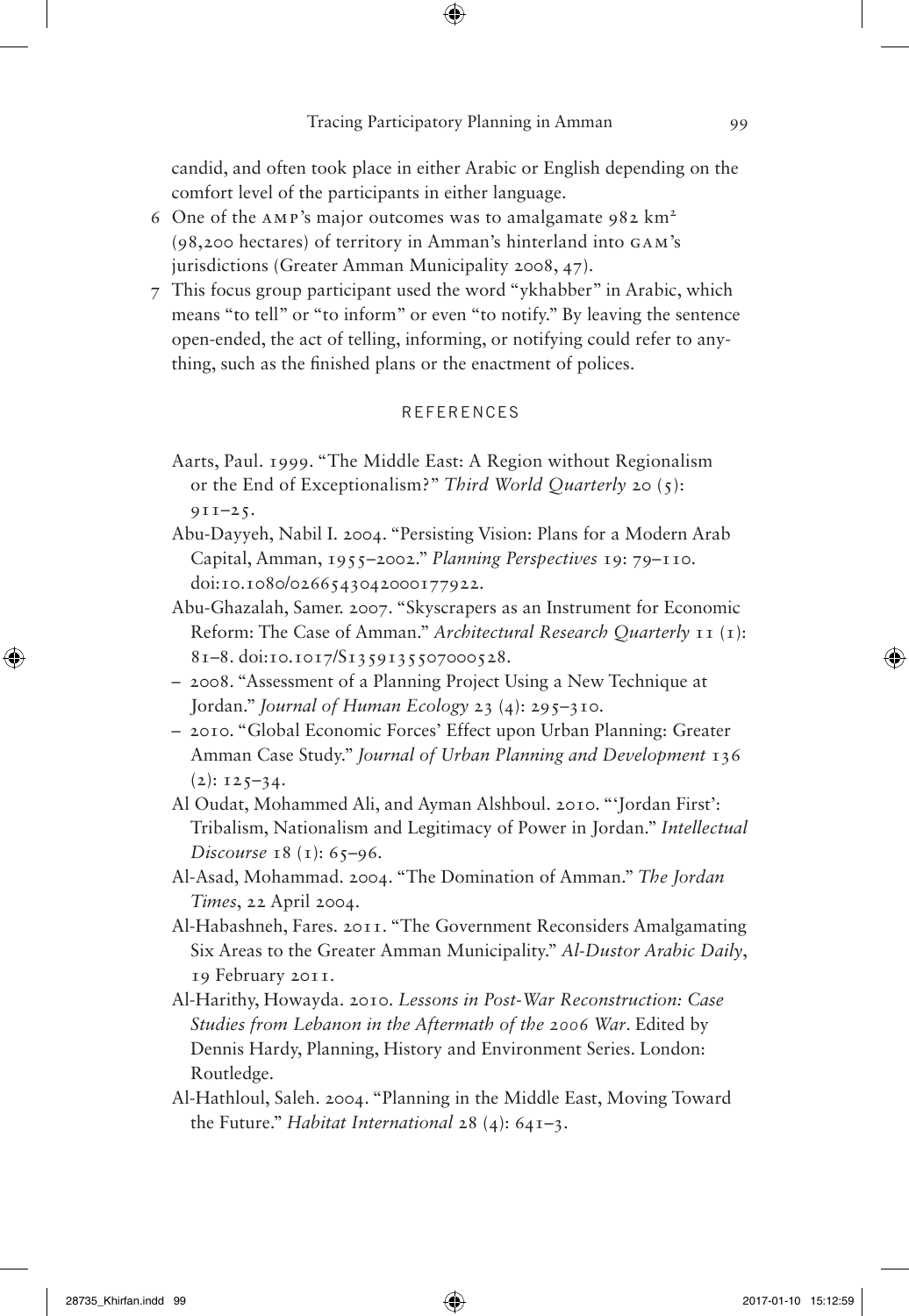- Al-Naim, Mashari. 2008. "Conservatism versus Modernism: Hesitant Urban Identity in Saudi Arabia." Architecture and Urbanism in the Middle East. *Viewpoints* Special Edition. The Middle East Institute:  $29 - 33.$
- Alnsour, Jamal, and Julia Meaton. 2009. "Factors Affecting Compliance with Residential Standards in the City of Old Salt, Jordan." *Habitat International* 33: 301–9. doi:10.1016/j.habitatint.2008.08.003.
- Arnstein, Sherry R. 1969. "A Ladder of Citizen Participation." *Journal of the American Planning Association* 35 (4): 216–24.
- Beauregard, Robert A., and Andrea Marpillero-Colomina. 2011. "More than a Master Plan: Amman 2025." *Cities* 28 (1): 62–9. doi:10.1016/ j.cities.2010.09.002.
- Bloor, Michael, Jane Frankland, Michelle Thomas, and Kate Robson. 2002. *Focus Groups in Social Research*. Edited by David Silverman, *Introducing Qualitative Methods*. Thousand Oaks, CA: SAGE Publications.
- Clark, Janine. 2012. "Municipalities Go to Market Economic Reform and Political Contestation in Jordan." *Mediterranean Politics* 17 (3):  $358 - 75$ .
- Cooke, Bill, and Uma Kothari. 2001. "The Case for Participation as Tyranny." In *Participation: The New Tyranny?*, edited by Bill Cooke and Uma Kothari, 1–15. London: Zed Books.
- Cruikshank, B. 1993. "Revolutions Within: Self-Government and Self-Esteem." *Economy and Society* 22 (3): 327–44.
- Elsheshtawy, Yasser. 2008. *The Evolving Arab City: Tradition, Modernity & Urban Development*, edited by Dennis Hardy. London and New York: Routledge.
- Fagence, Michael. 1977. *Citizen Participation in Planning*. 1st ed., reprinted 2014. Urban and Regional Planning Series, Volume 19. Toronto: Elsevier (Pergamon of Canada Limited).
- Fenster, Tovi, and Haim Yacobi. 2005. "Whose City Is It? On Urban Planning and Local Knowledge in Globalizing Tel Aviv-Jaffa." *Planning Theory and Practice* 6 (2): 191–211. doi:10.1080/14649350500137051.
- Greater Amman Municipality. 2007a. Interim Growth Strategy. In *The Amman Master Plan Initiative: High Density Mixed Use Development Manual*. Amman: The Greater Amman Municipality.
- 2007b. *Amman Master Plan: A Livable City Is an Organized city ... with a Soul*. Amman: Greater Amman Municipality. CDs.
- ed. 2008. *Amman Plan: Metropolitan Growth Report*. Amman: Greater Amman Municipality.

⊕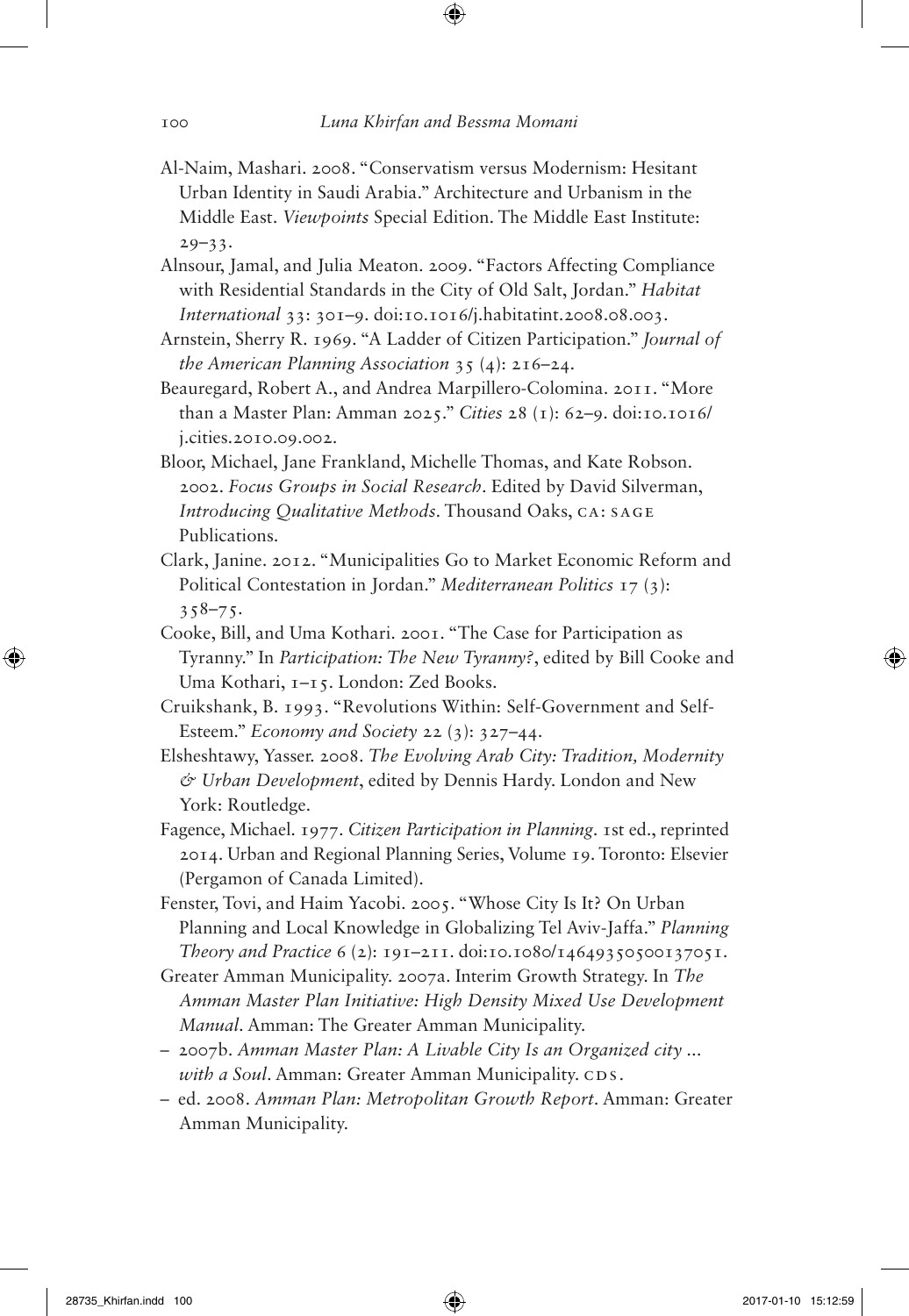⊕

- 2015. *Greater Amman Municipality: The Members of Amman's Municipal Council* 2015 [cited 27 July 2015]. Available from http:// www.ammancity.gov.jo/ar/gam/council.asp.
- *The Jordan Times*. 2011. "BRT Project Halted, Pending Scrutiny Results." *The Jordan Times*, 6 July 2011.
- Khaberni. 2015. *The Fast Bus, Again!!* Khaberni, 13 May 2015 [cited  $27$  July 2015]. Available from Khirfan Momani – 2016-08-23 .docx.
- Khirfan, Luna. 2011. "From Toronto to Amman: The Cross-National Transfer of Planning Knowledge." *Planning Theory and Practice* 12 (4): 525–47. doi:10.1080/14649357.2011.626307.
- Kothari, Uma. 2001. "Power, Knowledge and Social Control in Participatory Development." In *Participation: The New Tyranny?*, edited by Bill Cooke and Uma Kothari, 139–52. London: Zed Books.
- Madbouly, Mostafa. 2009. "Revisiting Urban Planning in the Middle East North Africa Region." In *Revisiting Urban Planning: Global Report on Human Settlements 2009*.
- Mednicoff, David. 2002. "Monarchical Stability and Political Liberalisation: Connections Between Jordan and Morocco." In *Jordan in Transition*, edited by George Joffé, 91–110. New York: Hurst & Co. (Publishers) Ltd.
- Mubarak, Faisal A. 2004. "Urban Growth Boundary Policy and Residential Suburbanization: Riyadh, Saudi Arabia." *Habitat International* 28 (4): 567–91. doi:10.1016/j.habitatint.2003.10.010.
- Parker, Christopher. 2009. "Tunnel-Bypasses and Minarets of Capitalism: Amman as Neoliberal Assemblage." *Political Geography* 28 (2): 110–20.
- Potter, Robert B., Khadija Darmame, Nasim Barham, and Stephen Nortcliff. 2009. "'Ever-growing Amman,' Jordan: Urban Expansion, Social Polarisation and Contemporary Urban Planning Issues." *Habitat International* 33: 81–92. doi:10.1016/j.habitatint.2008.05.005.
- Potter, Robert B., Khadija Darmame, and Stephen Nortcliff. 2010. "Issues of Water Supply and Contemporary Urban Society: The Case of Greater Amman, Jordan." *Philosophical Transactions of the Royal Society A* 368: 5299–313. doi:10.1098/rsta.2010.0182.
- Robinson, Glenn E. 1997. "Can Islamists Be Democrats? The Case of Jordan." *Middle East Journal* 51 (3): 373–87.
- Samha, Moussa. 1996. "Migration Trends and Population Growth in Amman." In *Amman: Ville et Société. The City and Its Society*, edited by Seteney Shami and Jean Hannoyer, 191–208. Beirut, Lebanon: Centre d'Études et de Recherches sur el Moyen-Orient Contemporain.

⊕